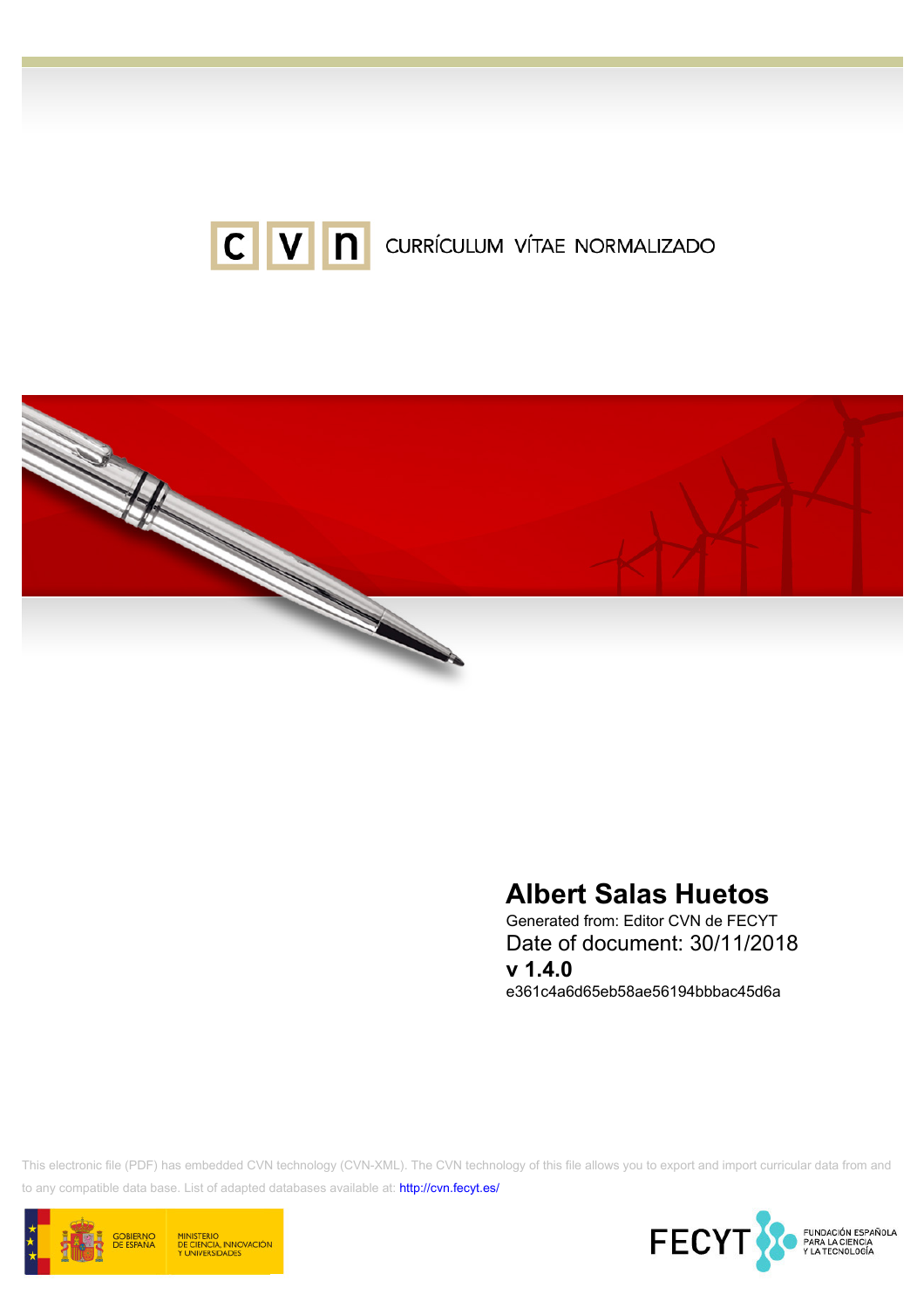

# Summary of CV

This section describes briefly a summary of your career in science, academic and research; the main scientific and technological achievements and goals in your line of research in the medium -and long- term. It also includes other important aspects or peculiarities.

Albert Salas-Huetos obtained his degree in Biology in 2009 at the Universitat de Girona (UdG), his MSc in Cell Biology in 2010 at the Universitat Autònoma de Barcelona (UAB), and his Ph.D. in Male Infertility in 2016 at the same University (UAB). Nowadays, he is a Post-doctoral Fellowship at the Genetics of Male Fertility group (Department of Cell Biology, Physiology and Immunology -UAB-) and Human Nutrition Unit (Department of Biochemistry and Biotechnology -Universitat Rovira i Virgili; URV-). He had three-month Post-doctoral stay (September-November 2017) in the Universidad de Guadalajara in Mexico (UdeG). In April 2018 he will start three years Post-doctoral Fellowship at the University of Utah (The U) with Prof. Douglas Carrell and collaborators. His research has been mainly focused on male infertility genetics and nutrition, and has been specialized in sperm miRNAs, molecular biology, Randomized Clinical Trials (RCT), systematic reviews, and applied statistics. Journal Referee:

- Reproductive Biomedicine Online
- Scientific Reports
- Reproduction, Fertility and Development



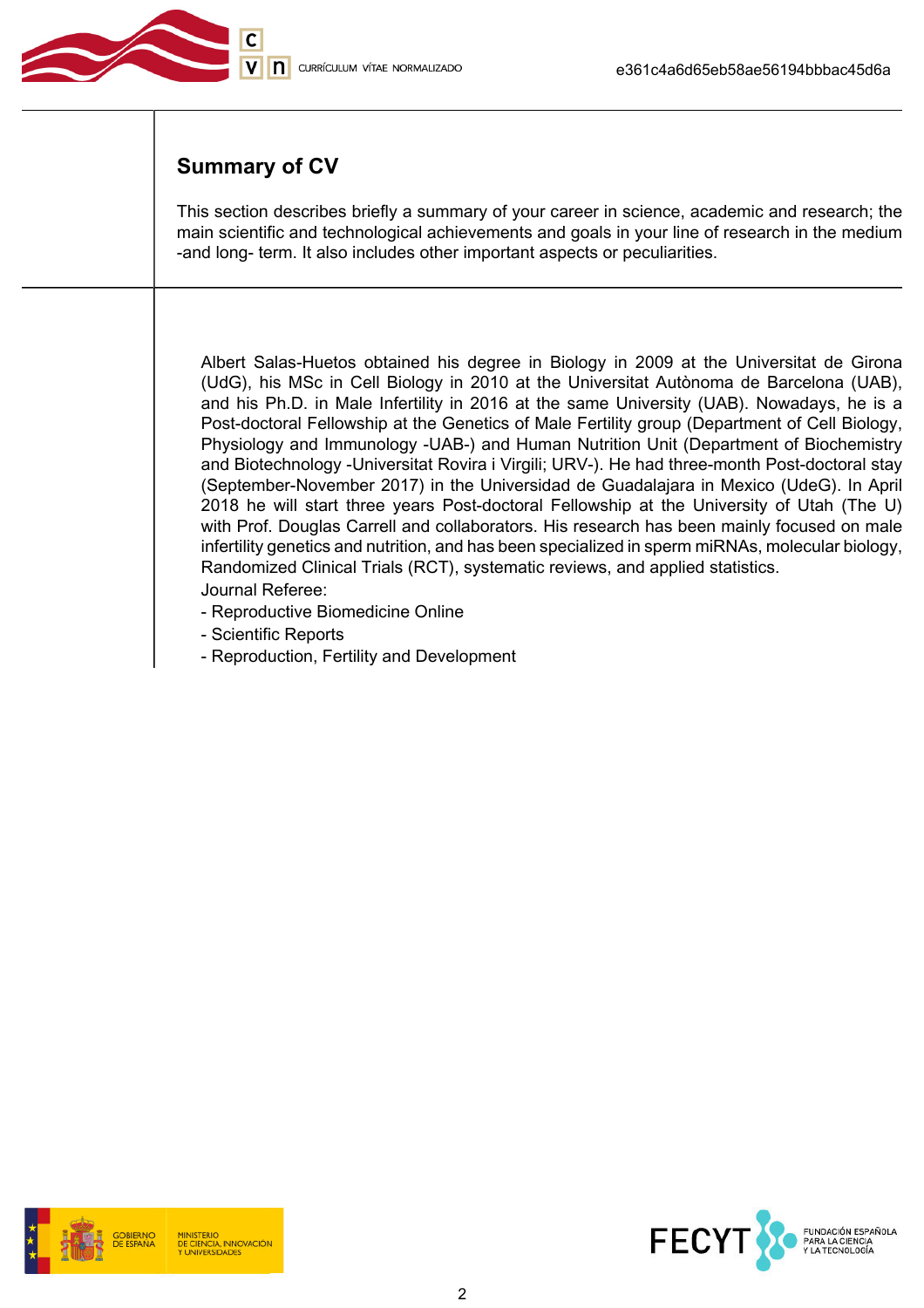

# General quality indicators of scientific research

This section describes briefly the main quality indicators of scientific production (periods of research activity, experience in supervising doctoral theses, total citations, articles in journals of the first quartile, H index...). It also includes other important aspects or peculiarities.

Journal Referee:

- American Journal of Clinical Nutrition
- Reproduction, Fertility and Development
- Reproductive Biomedicine Online
- Scientific Reports
- The Aging Male

Scopus information:

- Citations: 150
- H-Index: 6

Articles information:

- Impact Factor Sum: 161.042
- Indexed Publications: 28
- 1st Quartile Publications: 23 (15 in 1st Decile Journals)
- Other Quartile Publications: 5
- 1st Author Publications: 7
- Corresponding Author: 1
- Collaborator Author: 13
- Other Position Author: 8





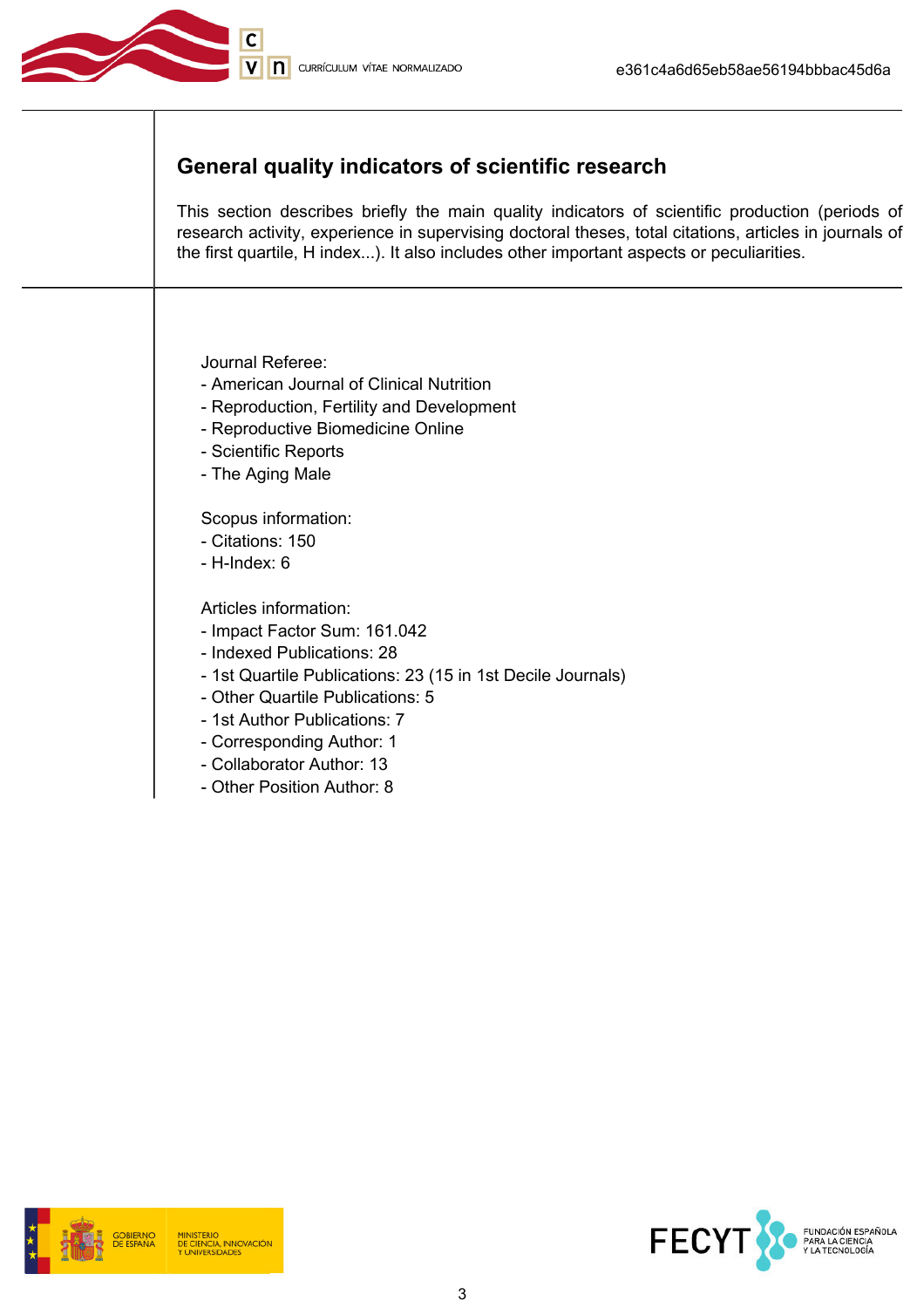





# Albert Salas Huetos

 $\overline{\mathsf{C}}$ 

| Surname(s):                | <b>Salas Huetos</b>                              |
|----------------------------|--------------------------------------------------|
| Name:                      | <b>Albert</b>                                    |
| DNI:                       | 39923324Q                                        |
| ORCID:                     | 0000-0001-5914-6862                              |
| ScopusID:                  | 48661483800                                      |
| ResearcherID:              | A-8509-2011                                      |
| Date of birth:             | 21/02/1987                                       |
| Gender:                    | Male                                             |
| Nationality:               | <b>Spain</b>                                     |
| Country of birth:          | <b>Spain</b>                                     |
| Aut. region/reg. of birth: | Catalonia                                        |
| Contact province:          | <b>Tarragona</b>                                 |
| City of birth:             | <b>Reus</b>                                      |
| Contact address:           | <b>Av/Sant Jordi</b>                             |
| Rest of contact address:   | $n^{\circ}257-3$                                 |
| Postcode:                  | 43201                                            |
| Contact country:           | Spain                                            |
| Contact aut. region/reg.:  | Catalonia                                        |
| Contact city:              | <b>Reus</b>                                      |
| Land line phone:           | (34) 977759313                                   |
| Email:                     | albert.salas@utah.edu / albert.salas@iispv.cat / |
|                            | albert.salas@uab.cat / albertsalas1@gmail.com    |
| Mobile phone:              | (34) 660720147                                   |
| Personal web page:         | http://www.albertsalashuetos.com/                |
|                            |                                                  |

#### Current professional situation

Employing entity: The University of Utah (UofU) Professional category: Post-doctoral Researcher City employing entity: Salt Lake City, United States of America Start date: 01/04/2018 Type of contract: Grant-assisted student (pre or Dedication regime: Full time post-doctoral, others) Performed tasks: Post-doctoral Researcher Field of management activity: University

#### Previous positions and activities

|   | <b>Employing entity</b>                                                     | <b>Professional category</b>   | <b>Start date</b> |
|---|-----------------------------------------------------------------------------|--------------------------------|-------------------|
|   | <b>FUNDACIO PRIVADA INSTITUT</b><br>DINVESTIGACIO SANITARIA PERE<br>VIRGILI | Post-doctoral Researcher       | 01/02/2016        |
| 2 | Universitat Autònoma de Barcelona                                           | <b>Pre-doctoral Researcher</b> | 01/07/2010        |
| 3 | Universitat Rovira i Virgili                                                | <b>Trainee Researcher</b>      | 09/2009           |



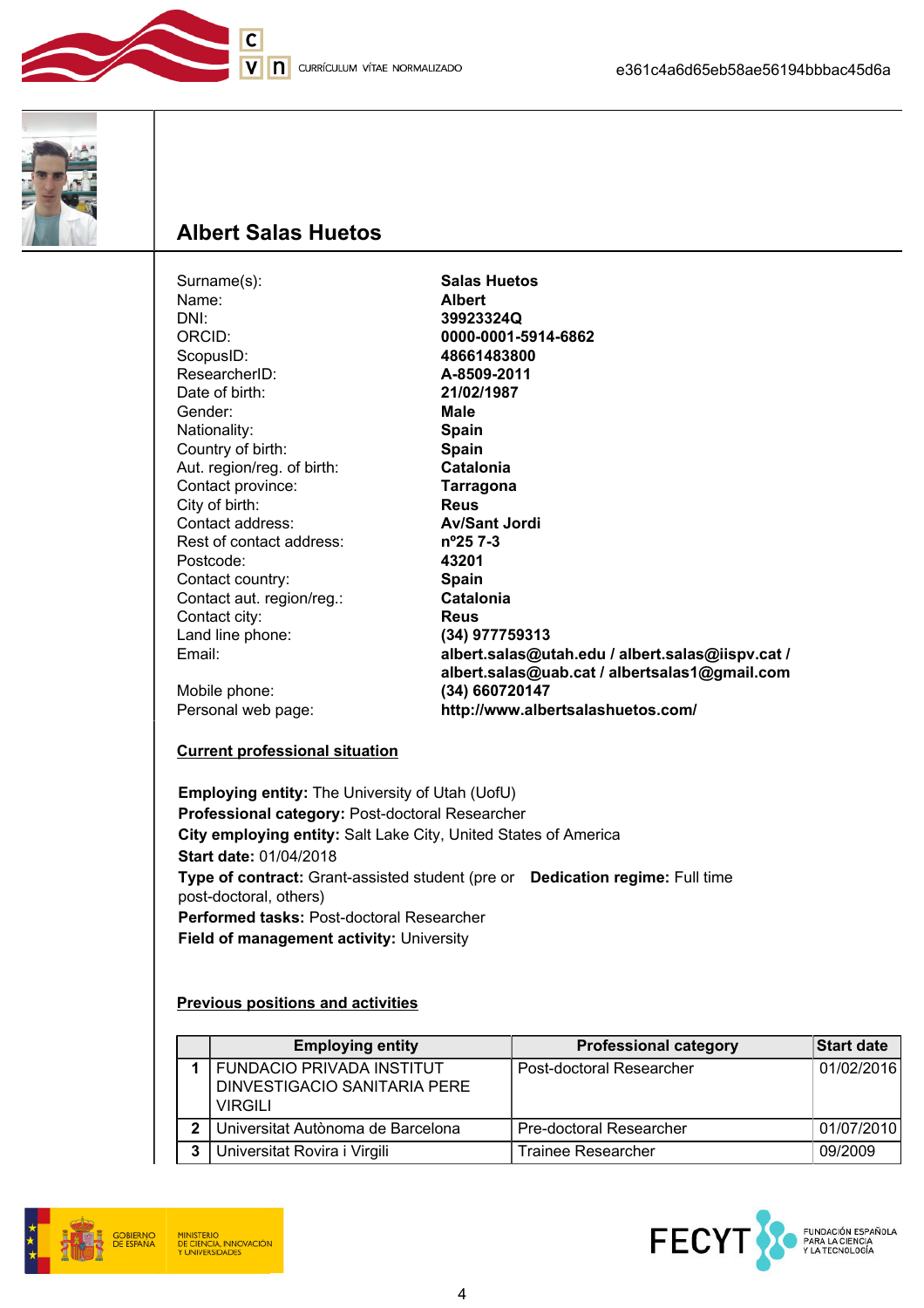

|                                                                                                                                                                                                                                                                                                                                                                                                                                                                                                                                                                                                                                                                                                                        |                                                                                                                                                                                                                                                                                                                                                                                                                                                                                                                                                                                                              | <b>Employing entity</b>                                                                                                                                                                                                                                    | <b>Professional category</b>      | <b>Start date</b> |
|------------------------------------------------------------------------------------------------------------------------------------------------------------------------------------------------------------------------------------------------------------------------------------------------------------------------------------------------------------------------------------------------------------------------------------------------------------------------------------------------------------------------------------------------------------------------------------------------------------------------------------------------------------------------------------------------------------------------|--------------------------------------------------------------------------------------------------------------------------------------------------------------------------------------------------------------------------------------------------------------------------------------------------------------------------------------------------------------------------------------------------------------------------------------------------------------------------------------------------------------------------------------------------------------------------------------------------------------|------------------------------------------------------------------------------------------------------------------------------------------------------------------------------------------------------------------------------------------------------------|-----------------------------------|-------------------|
|                                                                                                                                                                                                                                                                                                                                                                                                                                                                                                                                                                                                                                                                                                                        | 4                                                                                                                                                                                                                                                                                                                                                                                                                                                                                                                                                                                                            | Universitat de Girona                                                                                                                                                                                                                                      | <b>Trainee Researcher</b>         | 06/2008           |
|                                                                                                                                                                                                                                                                                                                                                                                                                                                                                                                                                                                                                                                                                                                        | 5                                                                                                                                                                                                                                                                                                                                                                                                                                                                                                                                                                                                            | Universitat Rovira i Virgili                                                                                                                                                                                                                               | <b>Trainee Researcher</b>         | 07/2007           |
| Employing entity: FUNDACIO PRIVADA<br>$\mathbf{1}$<br>Type of entity: Healthcare Institutions<br><b>INSTITUT DINVESTIGACIO SANITARIA PERE</b><br><b>VIRGILI</b><br><b>Department:</b> Department of Biochemistry & Biotechnology, School of Medicine<br>City employing entity: Reus, Catalonia, Spain<br>Professional category: Post-doctoral Researcher<br>Email: albert.salas@iispv.cat<br>Start-End date: 01/02/2016 - 30/03/2018<br>Duration: 2 years - 1 month<br>Type of contract: Temporary employment contract<br><b>Dedication regime: Full time</b><br>Performed tasks: Post-doctoral Researcher<br>Identify key words: Human reproduction; Nutritional sciences<br>Field of management activity: University |                                                                                                                                                                                                                                                                                                                                                                                                                                                                                                                                                                                                              |                                                                                                                                                                                                                                                            |                                   |                   |
|                                                                                                                                                                                                                                                                                                                                                                                                                                                                                                                                                                                                                                                                                                                        | 2 <sub>2</sub><br>Employing entity: Universitat Autònoma de<br><b>Type of entity: University</b><br>Barcelona<br>City employing entity: Bellaterra (Cerdanyola del Vallès), Catalonia, Spain<br>Professional category: Pre-doctoral Researcher<br>Start-End date: 01/07/2010 - 29/01/2016<br>Type of contract: Grant-assisted student (pre or post-doctoral, others)<br><b>Dedication regime: Full time</b><br>Primary (UNESCO code): 240000 - Life Science<br>Secondary (UNESCO code): 240700 - Cell biology<br>Tertiary (UNESCO code): 241007 - Human genetics<br>Field of management activity: University |                                                                                                                                                                                                                                                            |                                   |                   |
|                                                                                                                                                                                                                                                                                                                                                                                                                                                                                                                                                                                                                                                                                                                        | 3 <sup>1</sup>                                                                                                                                                                                                                                                                                                                                                                                                                                                                                                                                                                                               | Employing entity: Universitat Rovira i Virgili<br>Professional category: Trainee Researcher<br>Start-End date: 09/2009 - 10/2009<br>Field of management activity: University                                                                               | <b>Type of entity: University</b> |                   |
|                                                                                                                                                                                                                                                                                                                                                                                                                                                                                                                                                                                                                                                                                                                        | 4                                                                                                                                                                                                                                                                                                                                                                                                                                                                                                                                                                                                            | <b>Employing entity: Universitat de Girona</b><br>Department: TechnoSperm<br>City employing entity: Girona, Catalonia, Spain<br>Professional category: Trainee Researcher<br>Start-End date: 06/2008 - 09/2008<br>Field of management activity: University | <b>Type of entity: University</b> |                   |
|                                                                                                                                                                                                                                                                                                                                                                                                                                                                                                                                                                                                                                                                                                                        | 5                                                                                                                                                                                                                                                                                                                                                                                                                                                                                                                                                                                                            | <b>Employing entity: Universitat Rovira i Virgili</b><br>Professional category: Trainee Researcher<br>Start-End date: 07/2007 - 08/2007<br>Field of management activity: University                                                                        | <b>Type of entity: University</b> |                   |

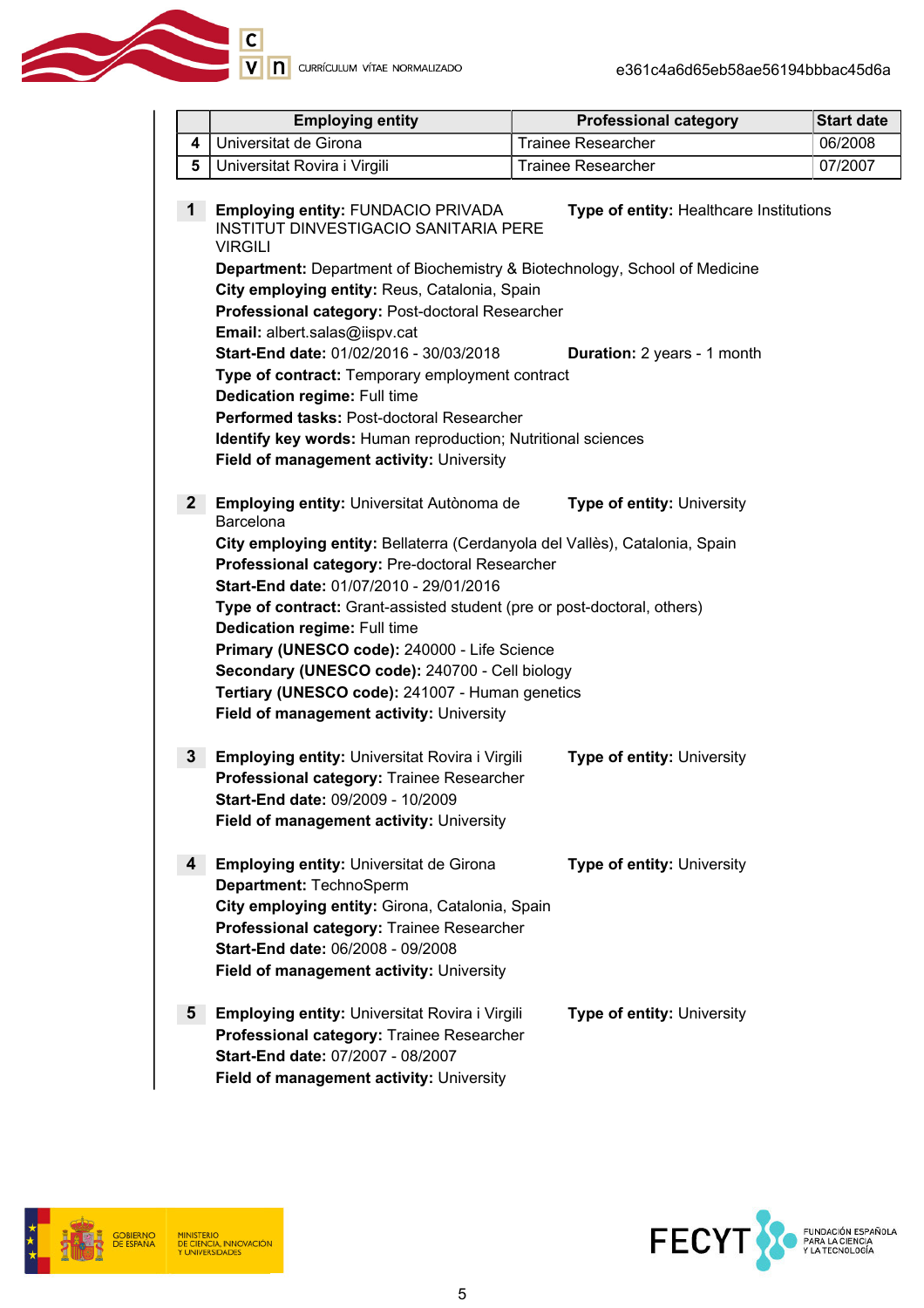

# Education

# University education

# 1st and 2nd cycle studies and pre-Bologna degrees

- 1 Name of qualification: Master in Cell Biology Degree awarding entity: Universitat Autònoma de **Barcelona** Type of entity: University Date of qualification: 01/07/2010
- 2 Name of qualification: Bachelor in Biology **Degree awarding entity:** Universitat de Girona Type of entity: University Date of qualification: 03/07/2009
- 3 University degree: Higher degree Name of qualification: Degree in Philosophy (not finished) Degree awarding entity: Universidad Nacional de Educación a Distancia Type of entity: University

# **Doctorates**

Doctorate programme: PhD in Cell Biology Degree awarding entity: Universitat Autònoma de Barcelona Type of entity: University Date of degree: 29/01/2016 Thesis title: Contingut i funció dels miRNAs de l'espermatozoide humà: implicacions reproductives Obtained qualification: Excellent (Cum Laude) Special doctorate award: Yes Date of award: 2018

## Language skills

| Language       | <b>Listening skills</b> | <b>Reading skills</b> | <b>Spoken interaction</b> Speaking skills |     | <b>Writing skills</b> |
|----------------|-------------------------|-----------------------|-------------------------------------------|-----|-----------------------|
| English        | B <sub>2</sub>          | lB2                   | IB2                                       | B2  | lB2                   |
| <b>Catalan</b> | ⌒⌒<br>◡∠                | $\sim$<br>◡∠          | r<br>◡∠                                   | lC2 | ~~<br>◡∠              |
| Spanish        | ⌒⌒<br>◡∠                | $\sim$<br>◡∠          | ro<br>◡∠                                  | ∣C2 | ~~<br>◡∠              |



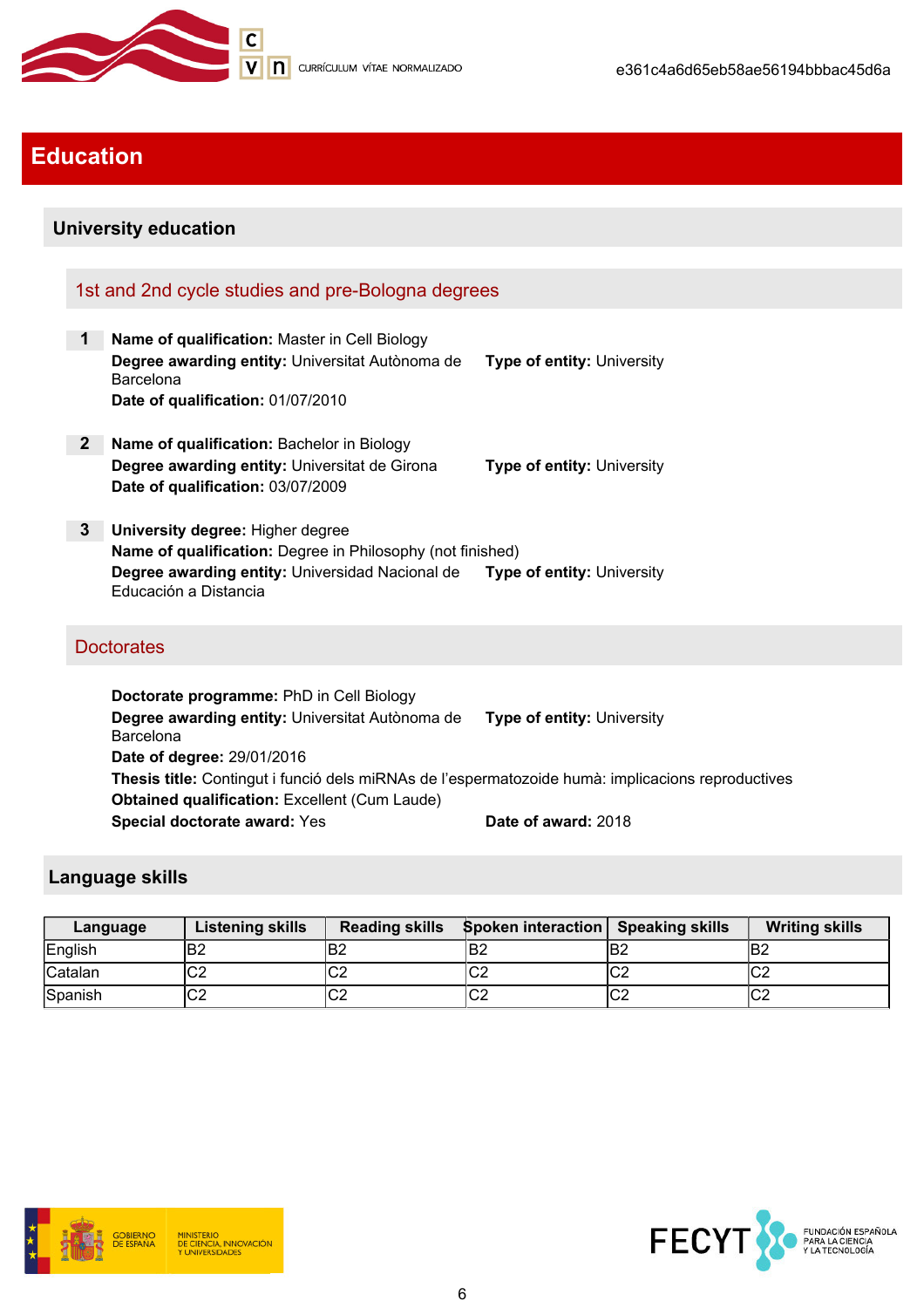

# Teaching experience

# General teaching experience

| $\mathbf 1$     | Type of teaching: International teaching                                                                       |                                    |  |
|-----------------|----------------------------------------------------------------------------------------------------------------|------------------------------------|--|
|                 | Name of the course: Fertinuts project: Effect of nut consumption on semen quality and functionality in healthy |                                    |  |
|                 | males consuming a western-style diet: A randomized clinical trial                                              |                                    |  |
|                 | Type of programme: Doctorate                                                                                   | Type of teaching: In person theory |  |
|                 | Type of subject: Doctorate                                                                                     |                                    |  |
|                 | <b>University degree: Doctorate in Translational Nutrition Sciences</b>                                        |                                    |  |
|                 | Start date: 20/11/2017                                                                                         | End date: 20/11/2017               |  |
|                 | End date: 20/11/2017                                                                                           | Type of hours/ ECTS credits: Hours |  |
|                 | <b>Hours/ECTS credits: 1</b>                                                                                   |                                    |  |
|                 | Entity: Universidad de Guadalajara, MX                                                                         |                                    |  |
|                 | City of entity: Guadalajara, Mexico                                                                            |                                    |  |
|                 |                                                                                                                |                                    |  |
| $\mathbf{2}$    | Type of teaching: International teaching                                                                       |                                    |  |
|                 | Name of the course: Cuando tener un hijo no sólo depende de la biología: Fertilidad masculina y nutrición      |                                    |  |
|                 | Type of programme: Bachelor's degree                                                                           | Type of teaching: In person theory |  |
|                 | Type of subject: Obligatory                                                                                    |                                    |  |
|                 | <b>University degree: Degree in Nutrition</b>                                                                  |                                    |  |
|                 | Start date: 23/10/2017                                                                                         | End date: 23/10/2017               |  |
|                 | End date: 23/10/2017                                                                                           | Type of hours/ ECTS credits: Hours |  |
|                 | <b>Hours/ECTS credits: 1</b>                                                                                   |                                    |  |
|                 | Entity: Universidad de Guadalajara, MX                                                                         |                                    |  |
|                 | City of entity: Guadalajara, Mexico                                                                            |                                    |  |
|                 |                                                                                                                |                                    |  |
| $3\phantom{.0}$ | Type of teaching: International teaching                                                                       |                                    |  |
|                 | Name of the course: Spermatozoa from fertile and infertile individuals convey a distinct miRNAs cargo          |                                    |  |
|                 | Type of programme: Doctorate                                                                                   | Type of teaching: In person theory |  |
|                 | Type of subject: Doctorate                                                                                     |                                    |  |
|                 | University degree: Doctorate in Biomedical Sciences                                                            |                                    |  |
|                 | <b>Start date: 25/09/2017</b>                                                                                  | End date: 25/09/2017               |  |
|                 | End date: 25/09/2017                                                                                           | Type of hours/ ECTS credits: Hours |  |
|                 | <b>Hours/ECTS credits: 1</b>                                                                                   |                                    |  |
|                 | Entity: Universidad de Guadalajara, MX                                                                         |                                    |  |
|                 | City of entity: Guadalajara, Mexico                                                                            |                                    |  |
|                 |                                                                                                                |                                    |  |
| 4               | Name of the course: Animal Development and Embryo Transplant Techniques                                        |                                    |  |
|                 | <b>University degree: Degree in Biochemistry</b>                                                               |                                    |  |
|                 | Start date: 01/09/2014                                                                                         | End date: 30/07/2015               |  |
|                 | End date: 30/07/2015                                                                                           | Type of hours/ ECTS credits: Hours |  |
|                 | Hours/ECTS credits: 6                                                                                          |                                    |  |
|                 | Entity: Universitat Autònoma de Barcelona                                                                      | <b>Type of entity: University</b>  |  |
|                 | Faculty, institute or centre: Biosciences Faculty                                                              |                                    |  |
|                 | City of entity: Bellaterra, Catalonia, Spain                                                                   |                                    |  |
|                 |                                                                                                                |                                    |  |



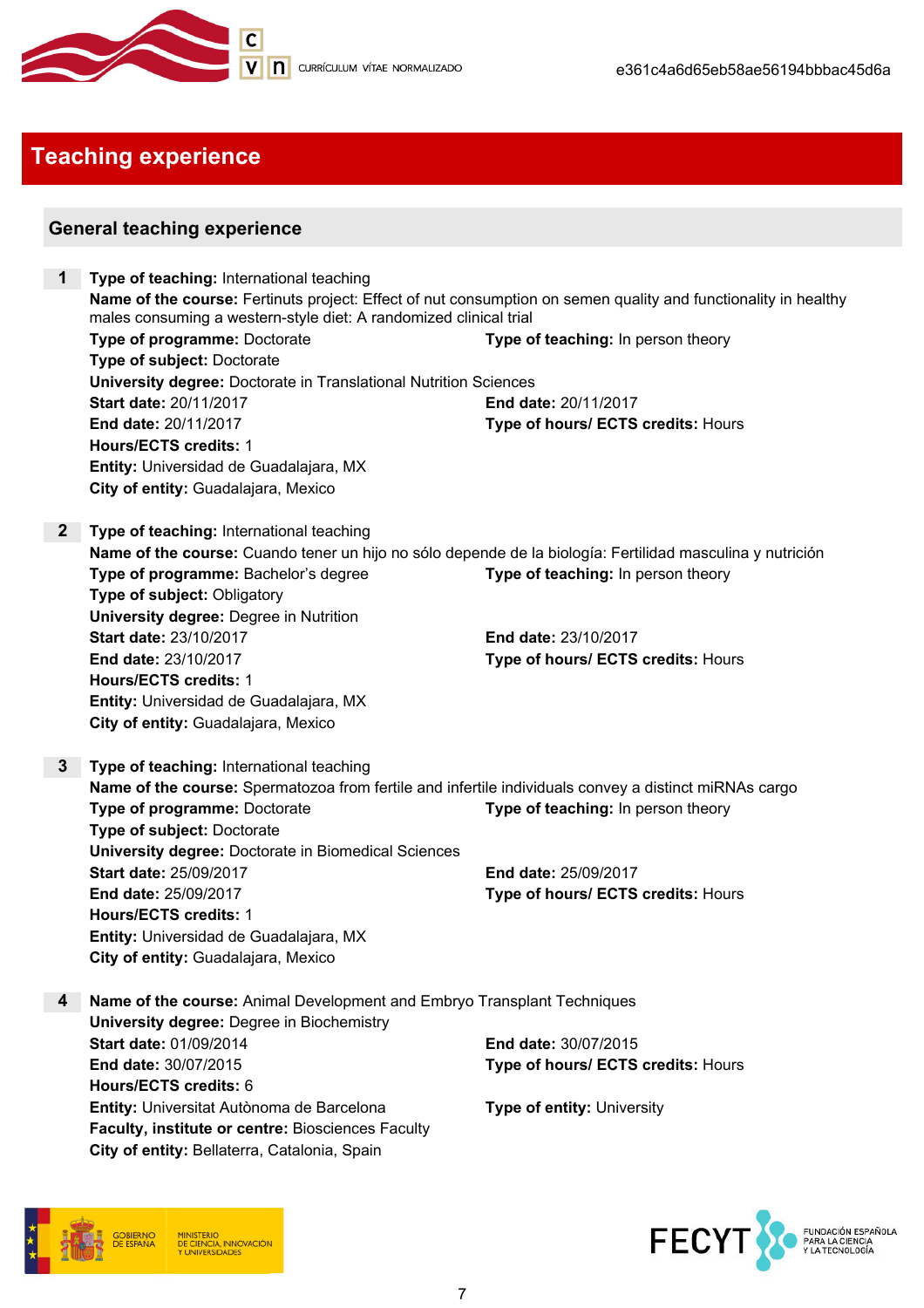

5 Name of the course: Reproduction Technology University degree: Degree in Biology Start date: 01/09/2014 End date: 30/07/2015 End date: 30/07/2015 Type of hours/ ECTS credits: Hours Hours/ECTS credits: 8,25 **Entity:** Universitat Autònoma de Barcelona Type of entity: University Faculty, institute or centre: Biosciences Faculty City of entity: Bellaterra, Catalonia, Spain 6 Name of the course: Animal Development and Embryo Transplant Techniques University degree: Degree in Biochemistry Start date: 01/09/2013 End date: 30/07/2014 End date: 30/07/2014 Type of hours/ ECTS credits: Hours Hours/ECTS credits: 13,72 **Entity:** Universitat Autònoma de Barcelona Type of entity: University Faculty, institute or centre: Biosciences Faculty City of entity: Bellaterra, Catalonia, Spain 7 Name of the course: Reproduction Technology University degree: Degree in Biology Start date: 01/09/2013 End date: 30/07/2014 End date: 30/07/2014 Type of hours/ ECTS credits: Hours Hours/ECTS credits: 24,86 Entity: Universitat Autònoma de Barcelona Type of entity: University Faculty, institute or centre: Biosciences Faculty City of entity: Bellaterra, Catalonia, Spain 8 Name of the course: Animal Development and Embryo Transplant Techniques University degree: Degree in Biochemistry Start date: 01/09/2012 End date: 30/07/2013 End date: 30/07/2013 Type of hours/ ECTS credits: Hours Hours/ECTS credits: 13,72 **Entity:** Universitat Autònoma de Barcelona Type of entity: University Faculty, institute or centre: Biosciences Faculty City of entity: Bellaterra, Catalonia, Spain 9 Name of the course: Reproduction Technology University degree: Dergee in Biology Start date: 01/09/2012 End date: 30/07/2013 End date: 30/07/2013 Type of hours/ ECTS credits: Hours Hours/ECTS credits: 30,2 **Entity:** Universitat Autònoma de Barcelona Type of entity: University Faculty, institute or centre: Biosciences Faculty City of entity: Bellaterra, Catalonia, Spain 10 Name of the course: Cell Biology II University degree: Degree in Biology Start date: 01/09/2011 End date: 30/07/2012 End date: 30/07/2012 Type of hours/ ECTS credits: Hours Hours/ECTS credits: 28 Entity: Universitat Autònoma de Barcelona Type of entity: University

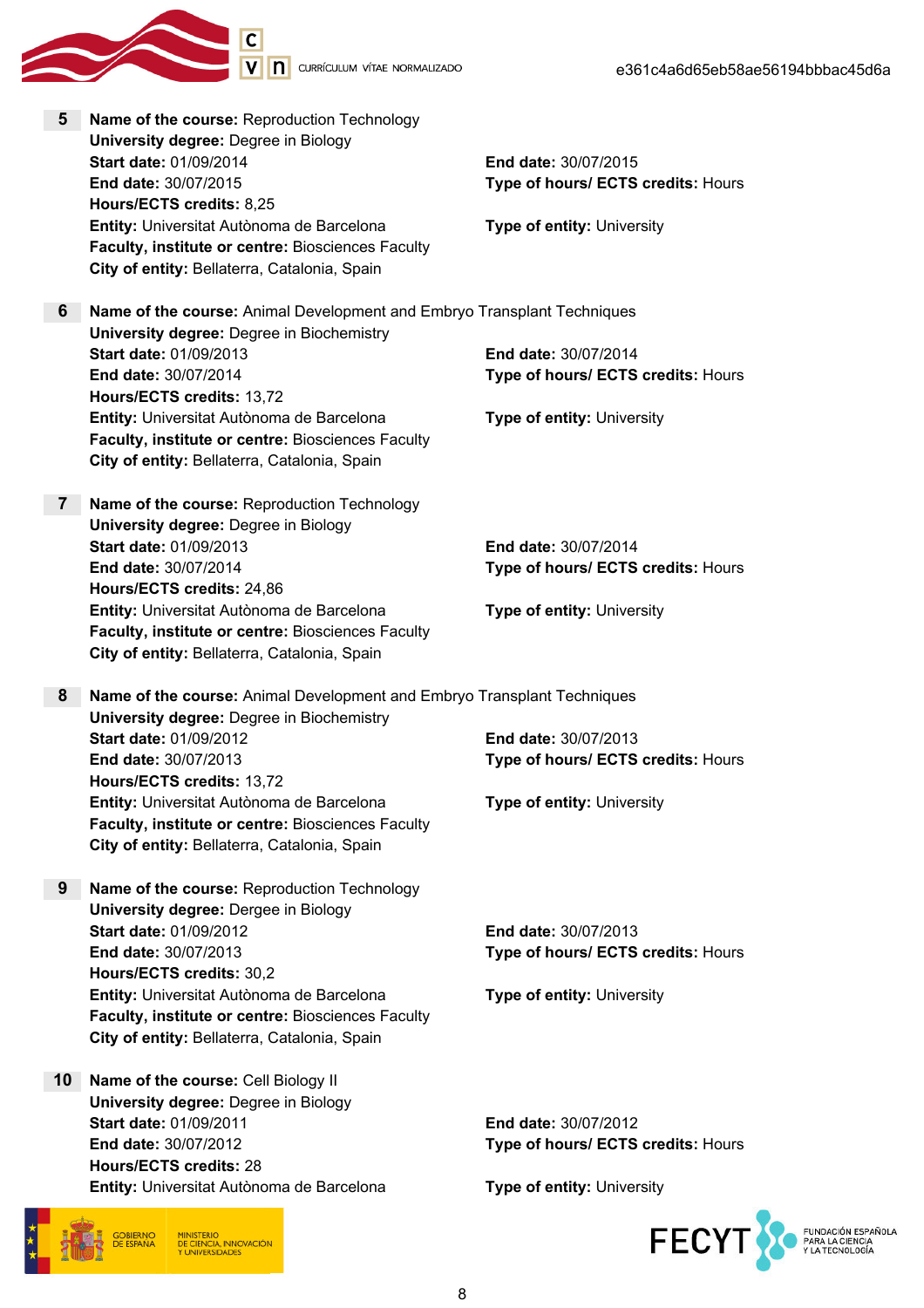

Faculty, institute or centre: Biosciences Faculty City of entity: Bellaterra, Catalonia, Spain

- 11 Name of the course: Cell Biology II University degree: Degree in Biology Start date: 01/09/2010 End date: 30/07/2011 End date: 30/07/2011 Type of hours/ ECTS credits: Hours Hours/ECTS credits: 40 **Entity:** Universitat Autònoma de Barcelona Type of entity: University Faculty, institute or centre: Biosciences Faculty City of entity: Bellaterra, Catalonia, Spain
- 12 Name of the course: Cytogenetics University degree: Degree in Biology Start date: 01/09/2010 End date: 30/07/2011 End date: 30/07/2011 Type of hours/ ECTS credits: Hours Hours/ECTS credits: 6 Entity: Universitat Autònoma de Barcelona Type of entity: University Faculty, institute or centre: Biosciences Faculty City of entity: Bellaterra, Catalonia, Spain

## Experience supervising doctoral thesis and/or final year projects

Project title: El consum de fruits secs millora la qualitat espermàtica en una dieta d'estil occidental: Assaig clínic controlat aleatori d'intervenció dietètica Type of project: Degree final project Co-director of thesis: Mònica Bulló Bonet; Albert Salas-Huetos **Entity:** Universitat Rovira i Virgili **The Contract Contract Prope of entity:** University City of entity: Reus, Catalonia, Spain Student: Irene Valverde Aguilera Obtained qualification: Excellent Date of reading: 08/06/2017

#### Other activities/achievements not included above

Description of the activity: Evaluation: Final degree works City of activity: Guadalajara, Mexico **Organising entity:** Universidad de Guadalajara, MX **Type of entity:** University Centres and Structures and

Associated Bodies

End date: 25/10/2017



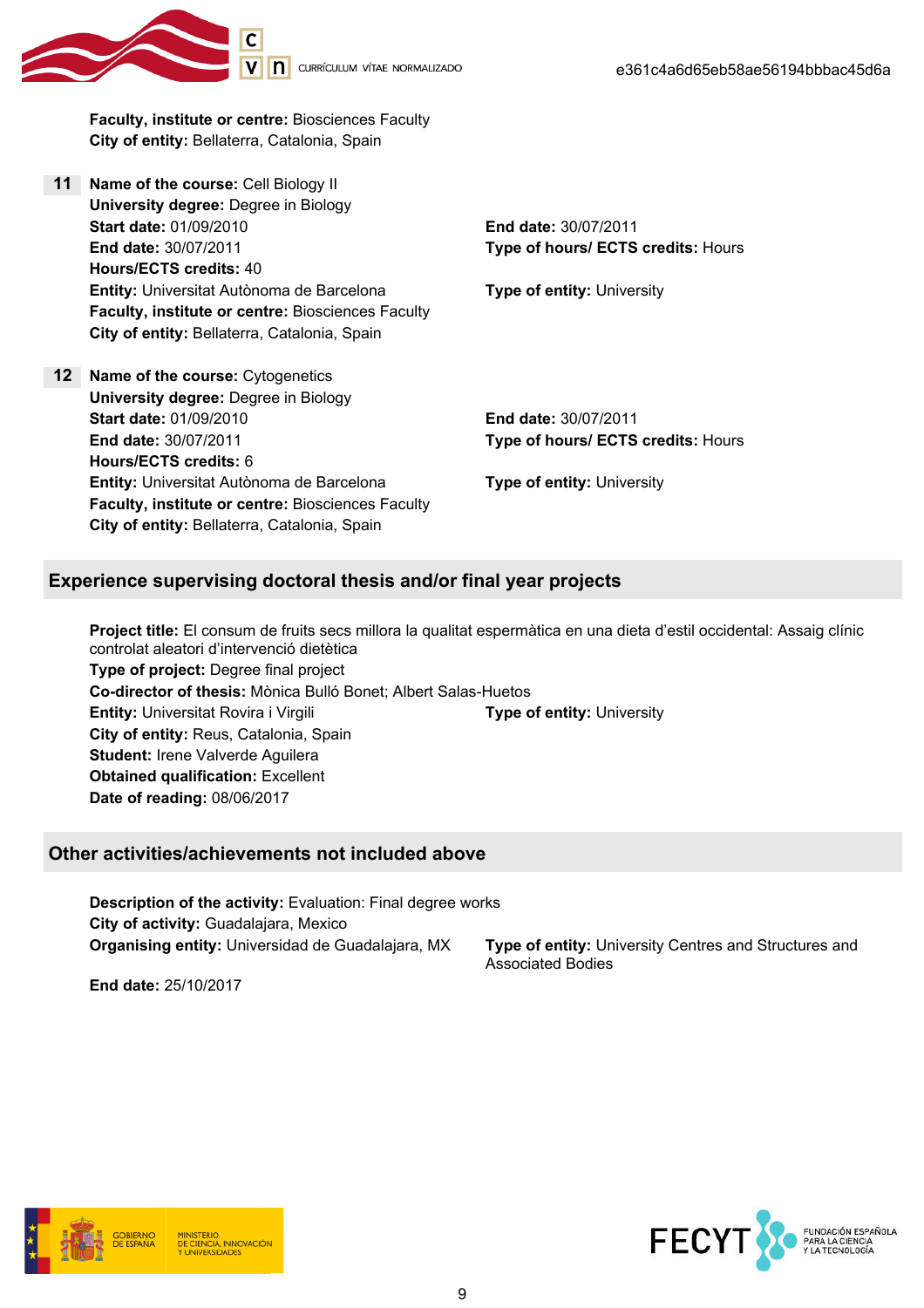

# Scientific and technological experience

# Scientific or technological activities

## R&D projects funded through competitive calls of public or private entities

1 Name of the project: Grups de recerca de qualitat consolidats, Unitat de Nutrició Humana 2017SGR691 Entity where project took place: Universitat Rovira i Type of entity: University Virgili City of entity: Reus, Catalonia, Spain Name principal investigator (PI, Co-PI....): Jordi Salas Salvadó Type of participation: Team member Start-End date: 01/01/2017 - 31/12/2019

Total amount: 37.352,81 €

2 Name of the project: Nous predictors de la cardiopatia coronària: micropartícules endotelials circulants, funcionalitat de les partícules d'HDL i composició en àcids grassos de les membranes cel·lulars Entity where project took place: Universitat Rovira i Type of entity: University Virgili

City of entity: Reus, Catalonia, Spain Name principal investigator (PI, Co-PI....): Ramón Estruch; Montserrat Fitó; Jordi Salas-Salvadó Funding entity or bodies: La Marató TV3

Type of participation: Team member Name of the programme: La Marató Code according to the funding entity: 201512-32 Start-End date: 01/01/2015 - 31/12/2017 Total amount: 397.157,23 €

3 Name of the project: Effect of nut consumption on semen quality and functionality in a cohort of healthy males

Entity where project took place: Universitat Rovira i Type of entity: University Virgili City of entity: Reus, Catalonia, Spain Name principal investigator (PI, Co-PI....): Mònica Bulló Bonet; Ester Anton Martorell; Joan Blanco Rodríguez Nº of researchers: 6 Type of participation: Team member Start-End date: 01/09/2015 - 30/09/2017 Total amount: 99.742 €

4 Name of the project: Grups de recerca de qualitat consolidats, Unitat de Biologia Cel·lular 2014SGR524 Entity where project took place: Universitat Autònoma de Barcelona Type of entity: University City of entity: Bellaterra, Catalonia, Spain Name principal investigator (PI, Co-PI....): Francesca Vidal Domínguez Nº of researchers: 27



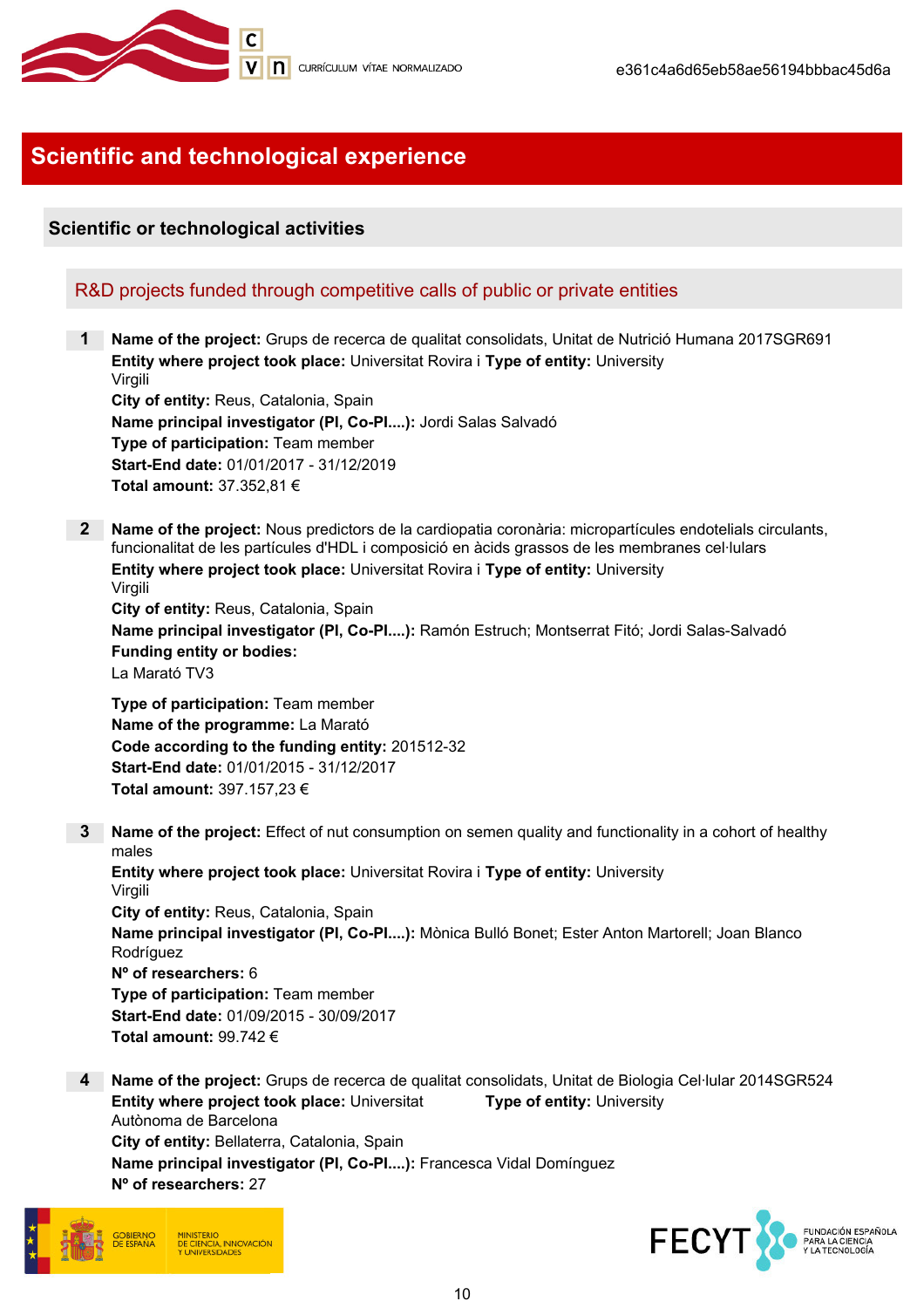Type of participation: Team member Start-End date: 01/01/2014 - 31/12/2016 Total amount: 48.000 €

- 5 Name of the project: Grups de recerca de qualitat consolidats, Unitat de Biologia Cel·lular 2009SGR282 Entity where project took place: Universitat Autònoma de Barcelona Type of entity: University City of entity: Bellaterra, Catalonia, Spain Name principal investigator (PI, Co-PI....): Francesca Vidal Domínguez Nº of researchers: 38 Type of participation: Team member Start-End date: 25/09/2009 - 30/04/2014 Total amount: 47.840 €
- 6 Name of the project: Implicaciones del transcriptoma del espermatozoide en infertilidad humana Entity where project took place: Universitat Autònoma de Barcelona Type of entity: University City of entity: Bellaterra, Catalonia, Spain Name principal investigator (PI, Co-PI....): Ester Anton Martorell Nº of researchers: 7 Funding entity or bodies: Merk Serono Fundación Salud 2000 Type of entity: Foundation City funding entity: Madrid, Catalonia, Spain

Type of participation: Team member Start-End date: 01/01/2011 - 03/01/2014 Total amount: 20.000 €

# Scientific and technological activities

## Scientific production

#### Publications, scientific and technical documents

1 Salas-Huetos, A; Moraleda, R; Giradina, S; Anton, E; Blanco, J; Salas-Salvadó, J; Bulló, M. Effect of nut consumption on semen quality and functionality in healthy men consuming a Western-style diet: a randomized controlled trial. American Journal of Clinical Nutrition. 108 - 5, pp. 953 - 962. Oxford, 24/11/2018. DOI: 10.1093/ajcn/nqy181

**Type of production:** Scientific paper Format: Journal Position of signature: 1 Total no. authors: 7 Corresponding author: No **Impact source: ISI** Category: Nutrition & Dietetics Impact index in year of publication: 6.549 Journal in the top 25%: Yes Position of publication: 4 No. of journals in the cat.: 83

Relevant publication: Yes





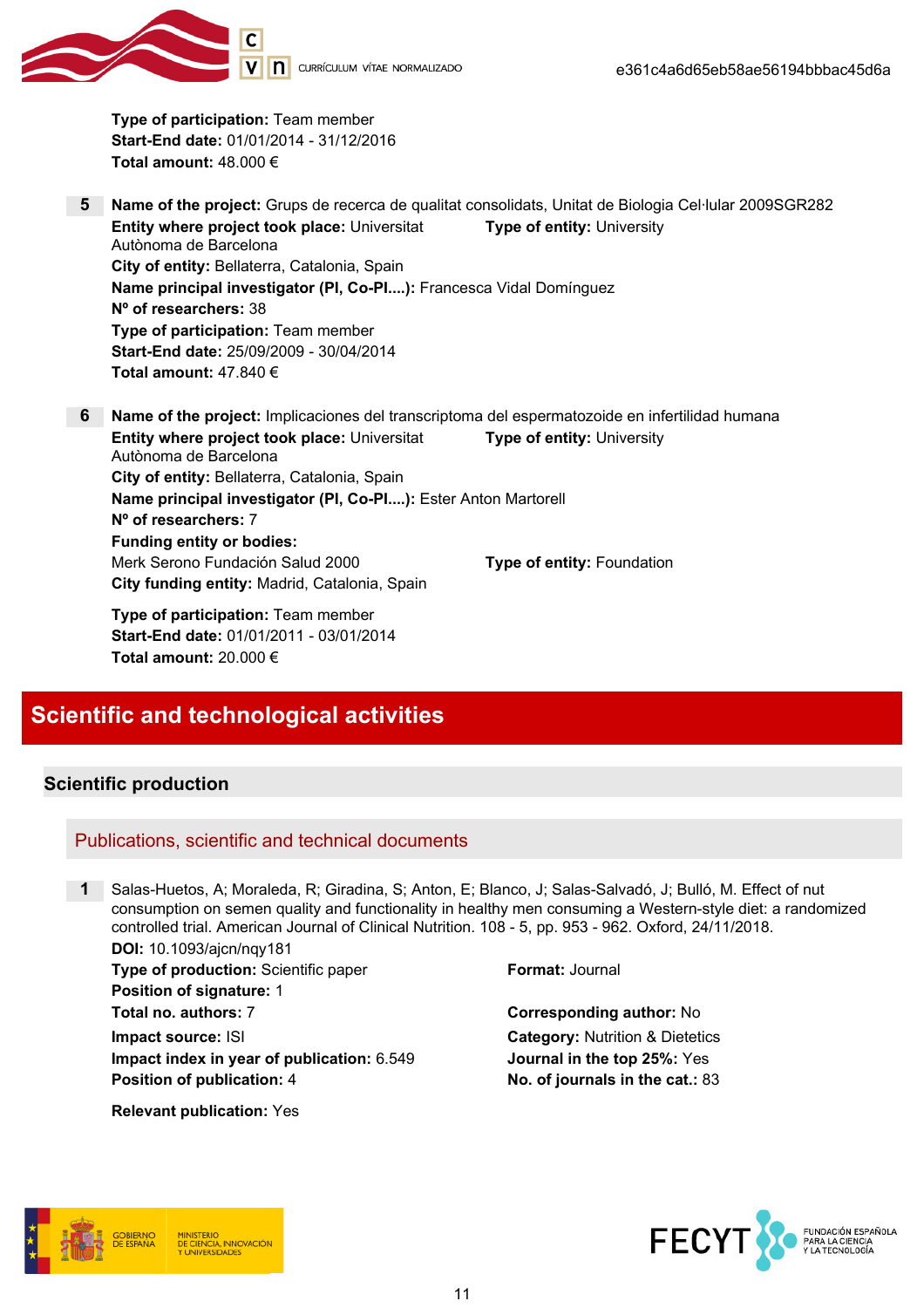

Relevant publication: Yes

2 Salas-Huetos, A; Rosique-Esteban, N; Becerra-Tomás, N; Vizmanos, B; Bulló, M; Salas-Salvadó, J. The Effect of Nutrients and Dietary Supplements on Sperm Quality Parameters: A Systematic Review and Meta-Analysis of Randomized Clinical Trials. Advances in Nutrition. 9 - 6, pp. 833 - 848. Oxford, 21/11/2018.

| <b>DOI:</b> 10.1093/advances/nmy057        |                                            |
|--------------------------------------------|--------------------------------------------|
| Type of production: Scientific paper       | <b>Format: Journal</b>                     |
| <b>Position of signature: 1</b>            |                                            |
| <b>Total no. authors: 6</b>                | <b>Corresponding author: Yes</b>           |
| Impact source: ISI                         | <b>Category: Nutrition &amp; Dietetics</b> |
| Impact index in year of publication: 6.853 | Journal in the top 25%: Yes                |
| <b>Position of publication: 3</b>          | No. of journals in the cat.: 83            |
|                                            |                                            |

3 Konieczna, J; Abete, I; Galmés, AM; Babio, N; Colom, A; Zulet, MA; Estruch, R; Vidal, J; Toledo, E; Díaz-López, A; Fiol, M; Casas, R; Vera, J; Buil-Cosiales, P; Martín, V; Goday, A; Salas-Salvadó, J; Martínez, JA; Romaguera, D; PREDIMED-Plus Study Investigators. Body adiposity indicators and cardiometabolic risk: Cross-sectional analysis in participants from the PREDIMED-Plus trial. Clinical Nutrition. In Press, 01/01/2019. DOI: 10.1016/j.clnu.2018.07.005

| <b>POI.</b> 10.1010/10110.2010.01.000      |                                                   |
|--------------------------------------------|---------------------------------------------------|
| Type of production: Scientific paper       | <b>Format: Journal</b>                            |
| Impact source: ISI                         | Category: Science Edition - NUTRITION & DIETETICS |
| Impact index in year of publication: 5.496 | <b>Journal in the top 25%: Yes</b>                |
| <b>Position of publication: 8</b>          | No. of journals in the cat.: 81                   |

4 García-Arellano, A; Martínez-González, MA; Ramallal, R; Salas-Salvadó, J; Hébert, JR; Corella, D; Shivappa, N; Forga, L; Schroder, H; Muñoz-Bravo, C; Estruch, R; Fiol, M; Lapetra, J; Serra-Majem, L; Ros, E; Rekondo Olaetxea, J; Toledo, E; Razquín, C; Ruiz-Canela, M; PREDIMED Study Investigators. Dietary Inflamatory Index and All-Cause Mortality in Large Cohorts: The Sun and Predimed Studies. Clinical Nutrition. In Press, 01/01/2019. DOI: 10.1016/j.clnu.2018.05.003

| <b>Type of production: Scientific paper</b> | <b>Format: Journal</b>                            |
|---------------------------------------------|---------------------------------------------------|
| <b>Impact source: ISI</b>                   | Category: Science Edition - NUTRITION & DIETETICS |
| Impact index in year of publication: 5.496  | <b>Journal in the top 25%: Yes</b>                |
| <b>Position of publication: 8</b>           | No. of journals in the cat.: 81                   |

5 Martínez-González, MA; Buil-Cosiales, P; Corella, D; Bulló, M; Fitó, M; Vioque, J; Romaguera, D; Martinez, JA; Wärnberg, J; López-Miranda, J; Estruch, R; Bueno-Cavanillas, A; Arós, F; Tur, JA; Tinahones, F; Serra-Majem, L; Martín, V; Lapetra, J; Vázquez, C; Pintó, X; Vidal, J; Daimiel, L; Delgado-Rodríguez, M; Matia, P; Ros, E; Fernández-Aranda, F; Botella, C; Portillo-Baquedano, MP; Lamuela-Raventós, RM; Marcos, A; Sáez, G; Gómez-García, E; Ruiz-Canela, M; Toledo, E; Alvarez-Alvarez, I; Díez-Espino, J; Sorlí, JV; Basora, J; Castañer, O; Schröder, H; Navarrete-Muñoz, EM; Zulet, MA; García-Rios, A; Salas-Salvadó, J; REDIMED-Plus Study Investigators. Cohort Profile: Design and methods of thePREDIMED-Plus randomized trial. International Journal of Epidemiology. In Press, 27/11/2018.

DOI: 10.1093/ije/dyy225 **Type of production:** Scientific paper Format: Journal

Impact index in year of publication: 8.360 Journal in the top 25%: Yes Position of publication: 5 No. of journals in the cat.: 181

**Impact source: ISI** Category: Public, environmental and occupational health

6 Salas-Salvadó, J; Díaz-López, A; Ruiz-Canela, M; Basora, J; Fitó, M; Corella, D; Serra-Majem, L; Wärnberg, J; Romaguera, D; Estruch, R; Vidal, J; Martínez, JA; Arós, F; Vázquez, C; Ros, E; Vioque, J; López-Miranda, J; Bueno-Cavanillas, A; Tur, JA; Tinahones, FJ; Martín, V; Lapetra, J; Pintó, X; Daimiel, L; Delgado-Rodríguez, M; Matía, P; Gómez-Gracia, E; Díez-Espino, J; Babio, N; Castañer, O; Sorli, JV; Fiol, M; Zulet, MA; Bulló, M; Goday, A; Martínez-González, MA; PREDIMED-Plus Study Investigators. Effect of a Lifestyle Intervention Program With



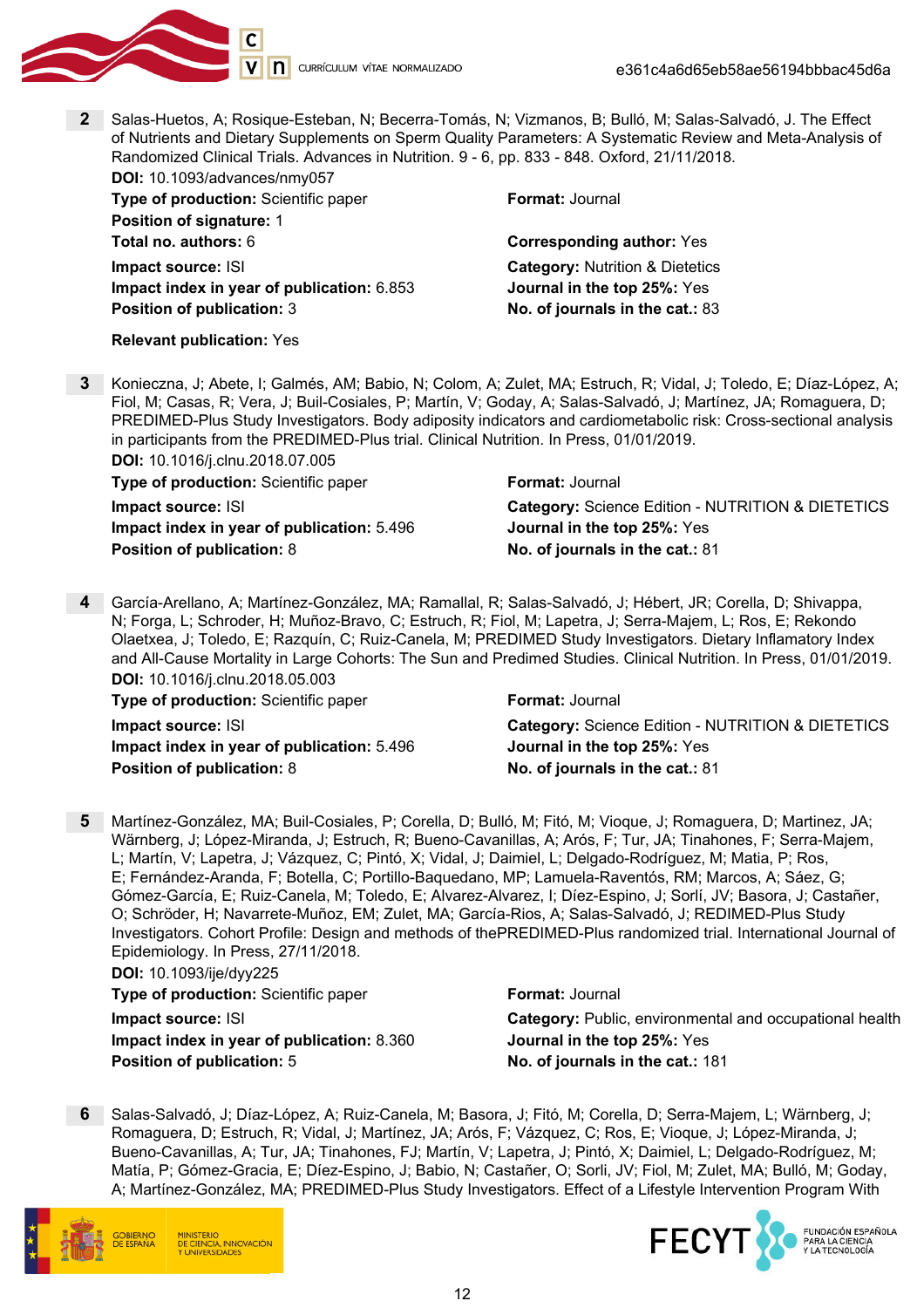

Energy-Restricted Mediterranean Diet and Exercise on Weight Loss and Cardiovascular Risk Factors: One-Year Results of the PREDIMED-Plus Trial. Diabetes Care. In Press, 05/11/2018.

DOI: 10.2337/dc18-0836 Type of production: Scientific paper Format: Journal **Impact source: ISI** Category: Endocrinology and Metabolism Impact index in year of publication: 13.397 Journal in the top 25%: Yes Position of publication: 5 No. of journals in the cat.: 142

7 Carrell, DT; Albert Salas-Huetos; Hotaling, J. Increasing evidence of the role of the sperm epigenome in embryogenesis: oligoasthenoteratozoospermia, altered embryo DNA methylation, and miscarriage. Fertility and Sterility. 110 - 3, pp. 401 - 402. Elsevier, 08/08/2018.

DOI: 10.1016/j.fertnstert.2018.04.042

Type of production: Scientific paper Format: Journal Position of signature: 2 Total no. authors: 3

Impact index in year of publication: 4.803 Journal in the top 25%: Yes Position of publication: 3 No. of journals in the cat.: 29

**Impact source: ISI** Category: Science Edition - REPRODUCTIVE **BIOLOGY** 

8 Galilea-Zabalza I; Buil-Cosiales P; Salas-Salvadó J; Toledo E; Ortega-Azorín C; Díez-Espino J; Vázquez-Ruiz Z; Zomeño MD; Vioque J; Martínez JA; Romaguera D; Perez-Farinos N; López-Miranda J; Estruch R; Bueno-Cavanillas A; Arós F; Tur JA; Tinahones F; Serra-Majem L; Marcos-Delgado A; Ortega-Calvo M; Vázquez C; Pintó X; Vidal J; Daimiel L; Delgado-Rodríguez M; Matía P; Corella D; Diaz-López A; Babio N; Muñoz MA; Fitó M; González-Palacios S; Abete I; García-Rios A; Ros E; Martínez-González MA; PREDIMED-PLUS Study Investigators. Mediterranean diet and quality of life: Baseline cross-sectional analysis of the PREDIMED-PLUS trial. Plos ONE. e0198974, 18/06/2018.

| <b>DOI:</b> https://doi.org/10.1371/journal. pone.0198974 |                                            |
|-----------------------------------------------------------|--------------------------------------------|
| Type of production: Scientific paper                      | <b>Format: Journal</b>                     |
| Impact source: ISI                                        | <b>Category: Multidiciplinary Sciences</b> |
| Impact index in year of publication: 2.766                | Journal in the top 25%: Yes                |
| <b>Position of publication: 15</b>                        | No. of journals in the cat.: 64            |

9 Barrubés L; Babio N; Mena-Sánchez G; Toledo E; Ramírez-Sabio JB; Estruch R; Ros E; Fitó M; Arós F; Fiol M; Santos-Lozano JM; Serra-Majem L; Pintó X; Martínez-González MA; Sorli JV; Basora J; Salas-Salvadó J; PREDIMED Investigators. Dairy product consumption and risk of colorectal cancer in an older Mediterranean population at high cardiovascular risk. International Journal of Cancer. In Press, 16/04/2018.

DOI: https://doi.org/10.1002/ijc.31540 **Type of production:** Scientific paper Format: Journal **Impact source: ISI** Category: Oncology Impact index in year of publication: 7.360 Journal in the top 25%: Yes Position of publication: 23 No. of journals in the cat.: 222

10 Simona Giardina; Pablo Hernández-Alonso; Andrés Díaz-López; Albert Salas-Huetos; Jordi Salas-Salvadó; Mònica Bulló. Changes in circulating miRNAs in healthy overweight and obese subjects: Effect of diet composition and weight loss. Clinical Nutrition. In Press, 01/01/2018.

DOI: https://doi.org/10.1016/j.clnu.2017.11.014 **Type of production:** Scientific paper Format: Journal Position of signature: 4 Total no. authors: 6



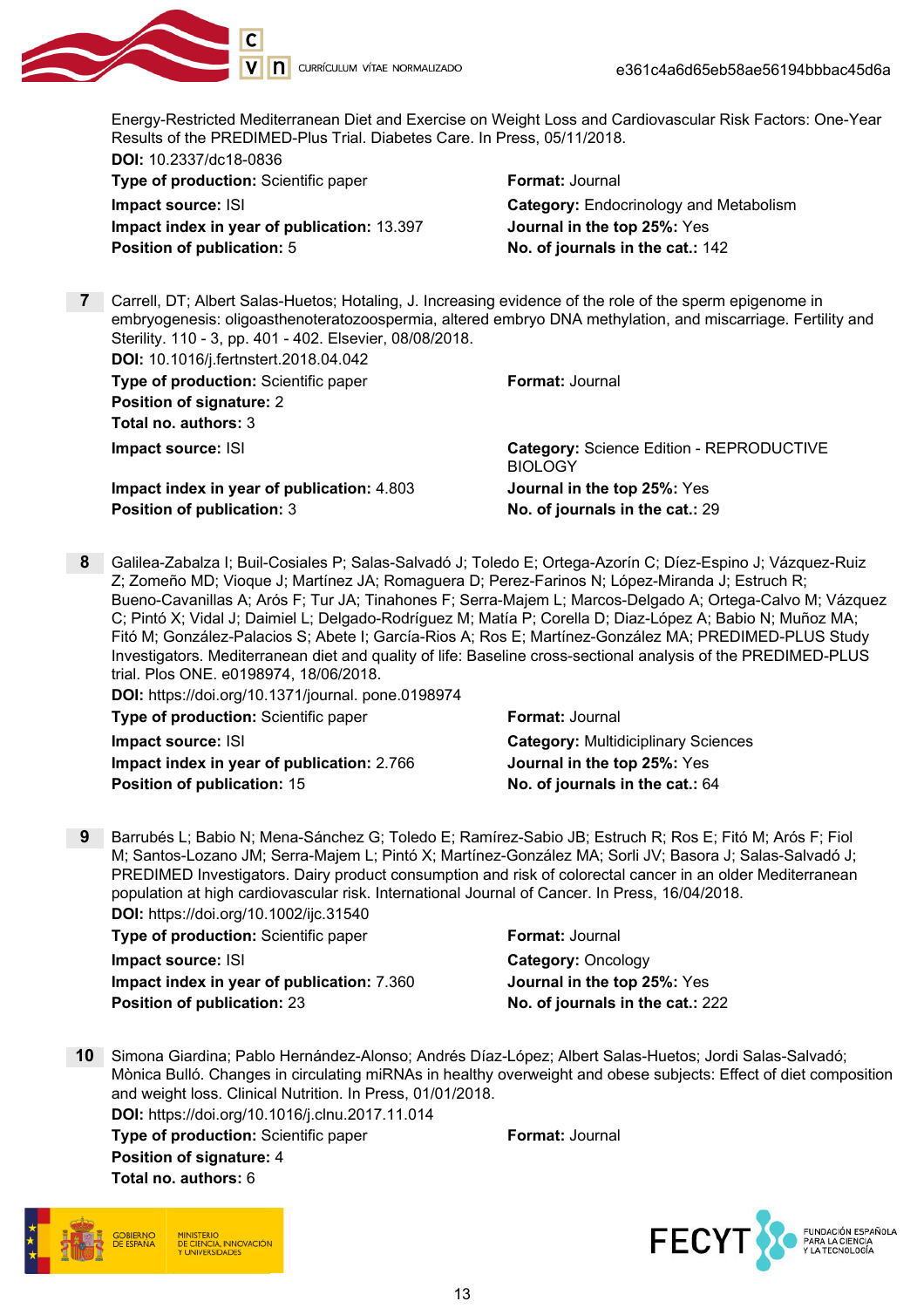

Impact index in year of publication: 5.496 Journal in the top 25%: Yes Position of publication: 8 No. of journals in the cat.: 81

**Impact source: ISI** Category: Science Edition - NUTRITION & DIETETICS

11 Nerea Becerra-Tomas; Andrés Díaz-López; Núria Rosique-Esteban; Emilio Ros; P Bui-Cosiales; Dolores Corella; Ramon Estruch; Montserrat Fitó; Lluís Serra-Majem; Fernando Aros; RM Lamuela-Raventós; Miquel Fiol; JM Santos-Lozano; J Díez-Espino; Olga Portoles; Jordi Salas-Salvadó; PREDIMED Study Investigators. Legume consumption is inversely associated with type 2 diabetes incidence in adults: A prospective assessment from the PREDIMED study. Clinical Nutrition. In Press, 01/01/2018.

DOI: 10.1016/j.clnu.2017.03.015 **Type of production:** Scientific paper Format: Journal Impact index in year of publication: 5.496 Journal in the top 25%: Yes Position of publication: 8 No. of journals in the cat.: 81

**Impact source: ISI** Category: Science Edition - NUTRITION & DIETETICS

12 Hu EA; Martínez-González MA; Salas-Salvadó J; Corella D; Ros E; Fitó M; García-Rodríguez A; Estruch R; Arós F; Fiol M; Lapetra J; Serra-Majem L; Pintó X; Ruiz-Canela M; Razquin C; Bulló M; Sorli JV; Schröder H; Rebholz CM; Toledo E; PREDIMED Study Investigators; SUN Project Investigators. Potato consumption does not increase blood pressure or incident hypertension in 2 cohorts of Spanish adults. The Journal of Nutrition. 147 - 12, pp. 2272 - 2281. 01/12/2017. Available on-line at: <http://jn.nutrition.org/content/147/12/2272.long>.

DOI: 10.3945/jn.117.252254

| <b>Type of production: Scientific paper</b> | <b>Format: Journal</b>                            |
|---------------------------------------------|---------------------------------------------------|
| <b>Corresponding author: No</b>             |                                                   |
| Impact source: ISI                          | Category: Science Edition - NUTRITION & DIETETICS |
| Impact index in year of publication: 4.398  | Journal in the top 25%: Yes                       |
| <b>Position of publication: 16</b>          | No. of journals in the cat.: 81                   |
|                                             |                                                   |

13 Cristina Camprubí; Riccardo Aiese-Cigliano; Albert Salas-Huetos; Nicolás Garrido; Joan Blanco. What the human sperm methylome tells us. Epigenomics. Future Medicine, 07/09/2017. DOI: 10.2217/epi-2017-0049 **Type of production:** Scientific paper Format: Journal Position of signature: 3

Total no. authors: 5 Impact index in year of publication: 4.979 Journal in the top 25%: Yes Position of publication: 28 No. of journals in the cat.: 171

**Impact source: ISI** Category: Science Edition - GENETICS & HEREDITY

14 Antonio J Amor; Mercé Serra-Mir; Miguel A Martínez-González; Dolores Corella; Jordi Salas-Salvadó; Montserrat Fitó; Ramon Estruch; Lluís Serra-Majem; Fernando Aros; Nancy Babio; Emilio Ros; Emilio Ortega; PREDIMED Study Investigators. Prediction of cardiovascular disease by the Framingham-REGICOR equation in the high-risk PREDIMED cohort: Impact of the Mediterranean diet across different risk strata. Journal of the American Heart Association. In Press, 13/03/2017.

DOI: 10.1161/JAHA.116.004803 **Type of production:** Scientific paper Format: Journal

Impact index in year of publication: 4.450 Journal in the top 25%: No **Position of publication: 36 No. of journals in the cat.: 128** 

**Impact source: ISI Category: Science Edition - CARDIAC &** CARDIOVASCULAR SYSTEMS



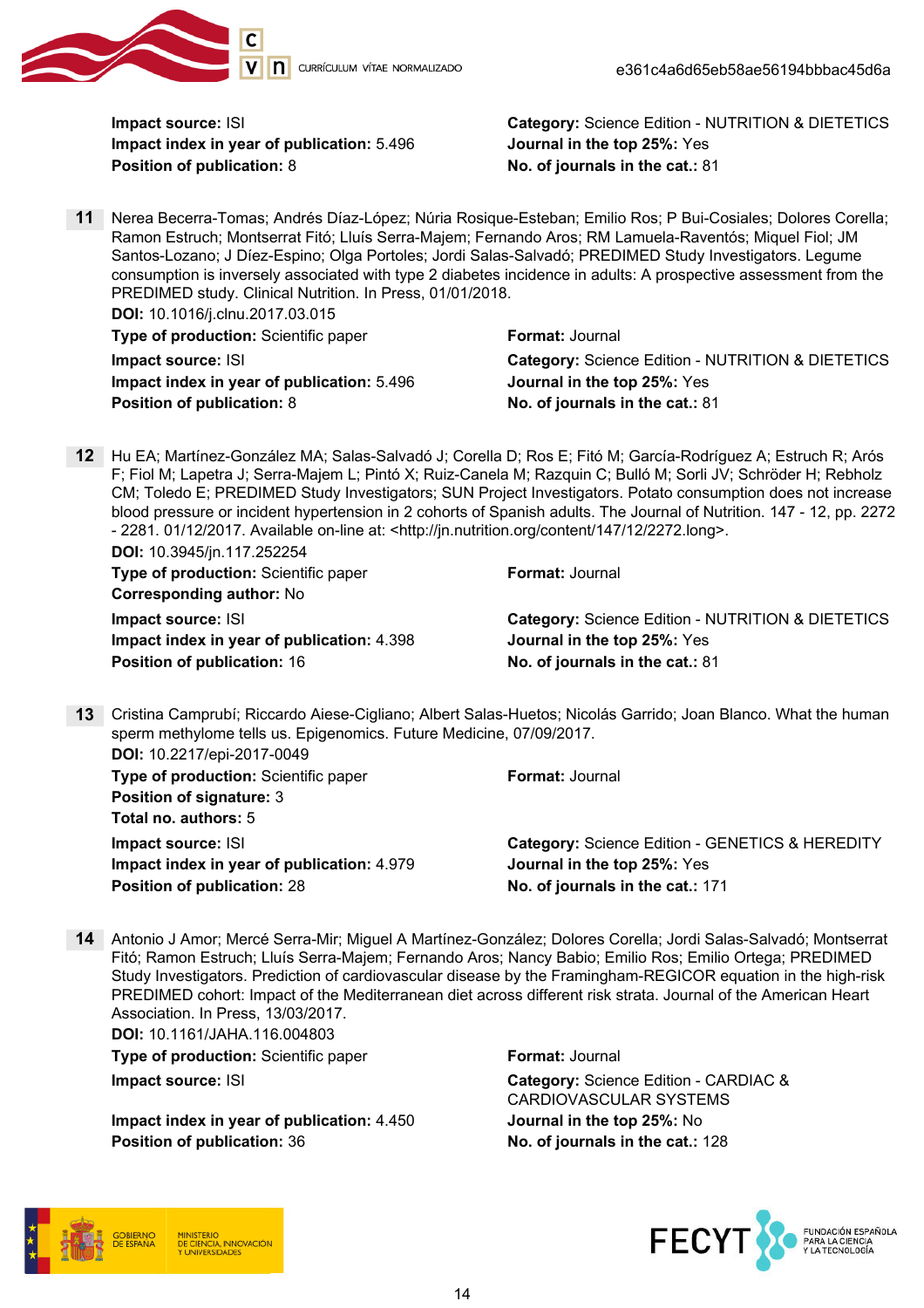

15 Marta Guasch-Ferre; Nerea Becerra-Tomas; Miguel Ruiz-Canela; Dolores Corella; Helmut Schröder; Ramon Estruch; Emilio Ros; Fernando Aros; Enrique Gomez-Gracia; Miquel Fiol; Lluís Serra-Majem; José Lapetra; Josep Basora; Nerea Martın-Calvo; Olga Portoles; Montserrat Fitó; Frank B Hu; Lluís Forga; Jordi Salas-Salvadó; PREDIMED Study Investigators. Total and subtypes of dietary fat intake and risk of type 2 diabetes mellitus in the Prevención con Dieta Mediterránea (PREDIMED) study. The American Journal of Clinical Nutrition. 15/02/2017. DOI: 10.3945/ajcn.116.142034

Type of production: Scientific paper Format: Journal Position of signature: 3 Total no. authors: 5

Impact index in year of publication: 6.549 Journal in the top 25%: Yes Position of publication: 4 No. of journals in the cat.: 81

**Impact source: ISI** Category: Science Edition - NUTRITION & DIETETICS

16 Celia Corral Vazquez; Joan Blanco Rodríguez; Albert Salas Huetos; Francesca Vidal Domínguez; Ester Anton Martorell. Normalization matters: tracking the best strategy for sperm miRNA quantification. Molecular Human Reproduction. 23 - 1, pp. 45 - 53. Oxford University Press, 09/01/2017.

DOI: 10.1093/molehr/gaw072 **Type of production:** Scientific paper Format: Journal Position of signature: 3 Total no. authors: 5

Impact index in year of publication: 3.449 Journal in the top 25%: Yes Position of publication: 4 No. of journals in the cat.: 29

Impact source: ISI Category: Science Edition - REPRODUCTIVE BIOLOGY

17 Albert Salas-Huetos; Joan Blanco Rodríguez; Francesca Vidal Domínguez; Mark Grossmann Camps; Maria Carme Pons Gatell; Nicolás Garrido Puchalt; Ester Anton Martorell. Spermatozoa from normozoospermic fertile and infertile individuals convey a distinct miRNA cargo. Andrology. 4 - 6, pp. 1028 - 1026. Wiley, 27/09/2016. DOI: 10.1111/andr.12276

**Type of production:** Scientific paper Format: Journal Position of signature: 1 Total no. authors: 7

Impact index in year of publication: 2.427 Journal in the top 25%: No Position of publication: 2 No. of journals in the cat.: 5

**Impact source: ISI** Category: Science Edition - ANDROLOGY

18 Cristina Camprubí; Albert Salas-Huetos; Riccardo Aiese Cigliano; Anna Godo Pla; Maria Carme Pons Gatell; Giancarlo Castellano; Mark Grossmann Camps; Walter Sanseverino; José I. Martin Subero; Nicolás Garrido Puchalt; Joan Blanco Rodríguez. Spermatozoa from infertile patients exhibit differences of DNA methylation associated with spermatogenesis-related processes: an array-based analysis. Reproductive BioMedicine Online. 33 - 6, pp. 709 - 719. Elsevier, 15/09/2016.

DOI: http://dx.doi.org/10.1016/j.rbmo.2016.09.001 Type of production: Scientific paper Format: Journal Position of signature: 2

Total no. authors: 11

Impact index in year of publication: 3.249 Journal in the top 25%: Yes Position of publication: 6 No. of journals in the cat.: 29

Impact source: ISI Category: Science Edition - REPRODUCTIVE BIOLOGY



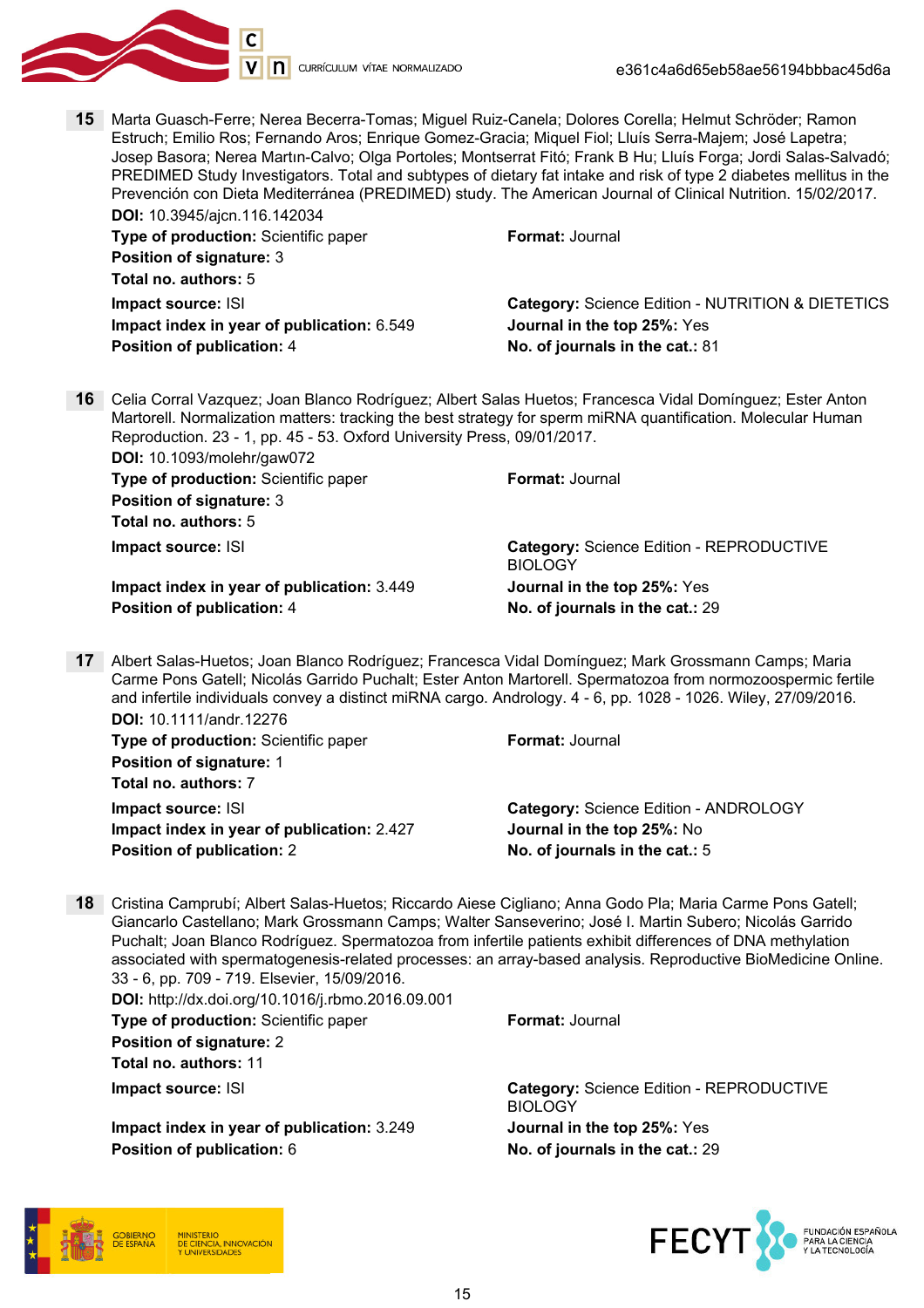

19 Aleix Sala-Vila; Andrés Díaz-López; Cinta Valls-Pedret; Montserrat Cofán; Alfredo García-Layana; Rosa-María Lamuela-Raventós; Olga Castañer; Vicente Zanon-Moreno; Miguel A. Martinez-Gonzalez; Estefanía Toledo; Josep Basora; Jordi Salas-Salvadó; Dolores Corella; Enrique Gómez-Gracia; Miguel Fiol; Ramon Estruch; José Lapetra; Montserrat Fitó; Fernando Arós; Lluís Serra-Majem; Xavier Pintó; Emilio Ros; PREDIMED Study Investigators. Dietary marine ω-3 fatty acids and incident sight-threatening retinopathy in middle-aged and older individuals with Type 2 Diabetes: Prospective investigation from the PREDIMED trial. JAMA Ophthalmology. 134 - 10, pp. 1142 - 1149. American Medical Association, 18/08/2016.

| Type of production: Scientific paper       | Format: Journal                           |
|--------------------------------------------|-------------------------------------------|
| <b>Corresponding author: No</b>            |                                           |
| Impact source: ISI                         | Category: Science Edition - OPHTHALMOLOGY |
| Impact index in year of publication: 5.625 | Journal in the top 25%: Yes               |
| <b>Position of publication: 3</b>          | No. of journals in the cat.: 59           |

20 Rocío Barragán; Oscar Coltell; Eva M. Asensio; Francesc Francés; José V. Sorlí; Ramon Estruch; Albert Salas-Huetos; Jose M. Ordovas; Dolores Corella. MicroRNAs and drinking: Association between the pre-miR-27a rs895819 polymorphism and alcohol consumption in a mediterranean population. International Journal of Molecular Sciences. 17 - 8, pp. 1338. 16/08/2016.

| Type of production: Scientific paper<br>Position of signature: 7 | <b>Format: Journal</b>                                          |
|------------------------------------------------------------------|-----------------------------------------------------------------|
| <b>Total no. authors: 9</b>                                      | <b>Corresponding author: No</b>                                 |
| Impact source: ISI                                               | Category: Science Edition - BIOCHEMISTRY &<br>MOLECULAR BIOLOGY |
| Impact index in year of publication: 3.226                       | Journal in the top 25%: No                                      |
| Position of publication: 116                                     | No. of journals in the cat.: 286                                |

21 Cíntia Ferreira-Pêgo; Nancy Babio; Maira Bes-Rastrollo; Dolores Corella; Ramon Estruch; Emilio Ros; Montserrat Fitó; Lluís Serra-Majem; Fernando Arós; Miguel Fiol; José Manuel Santos-Lozano; Carlos Muñoz-Bravo; Xavier Pintó; Miguel Ruiz-Canela; Jordi Salas-Salvadó; PREDIMED Study Investigators. Frequent consumption of sugarand artificially sweetened beverages and natural and bottled fruit juices is associated with an increased risk of metabolic syndrome in a Mediterranean population at high cardiovascular disease risk. The Journal of Nutrition. 146 - 8, pp. 1528 - 1536. 29/06/2016.

| <b>Type of production:</b> Scientific paper | <b>Format: Journal</b>                            |
|---------------------------------------------|---------------------------------------------------|
| <b>Corresponding author: No</b>             |                                                   |
| Impact source: ISI                          | Category: Science Edition - NUTRITION & DIETETICS |
| Impact index in year of publication: 4.145  | Journal in the top 25%: Yes                       |
| <b>Position of publication: 16</b>          | No. of journals in the cat.: 81                   |

22 Ramón Estruch; Miguel Angel Martínez-González; Dolores Corella; Jordi Salas-Salvadó; Montserrat Fitó; Gemma Chiva-Blanch; Miquel Fiol; Enrique Gómez-Garcia; Fernando Arós; José Lapetra; Lluís Serra-Majem; Xavier Pintó; Pilar Buil-Cosiales; José V.Sorlí; Miguel A.Muñoz; Josep Basora-Gallisá; Rosa Maria Lamuela-Raventós; Mercè Serra-Mir; Emilio Ros; PREDIMED Study Investigators. Effect of a high-fat Mediterranean diet on bodyweight and waist circumference: a prespecified secondary outcomes analysis of the PREDIMED randomised controlled trial. The Lancet Diabetes & Endocrinology. 4 - 8, pp. 666 - 676. Elsevier, 06/06/2016.

**Type of production:** Scientific paper Format: Journal

Corresponding author: Yes

Impact index in year of publication: 19.742 Journal in the top 25%: Yes **Position of publication: 1** No. of journals in the cat.: 138

Impact source: ISI Category: Science Edition - ENDOCRINOLOGY & METABOLISM



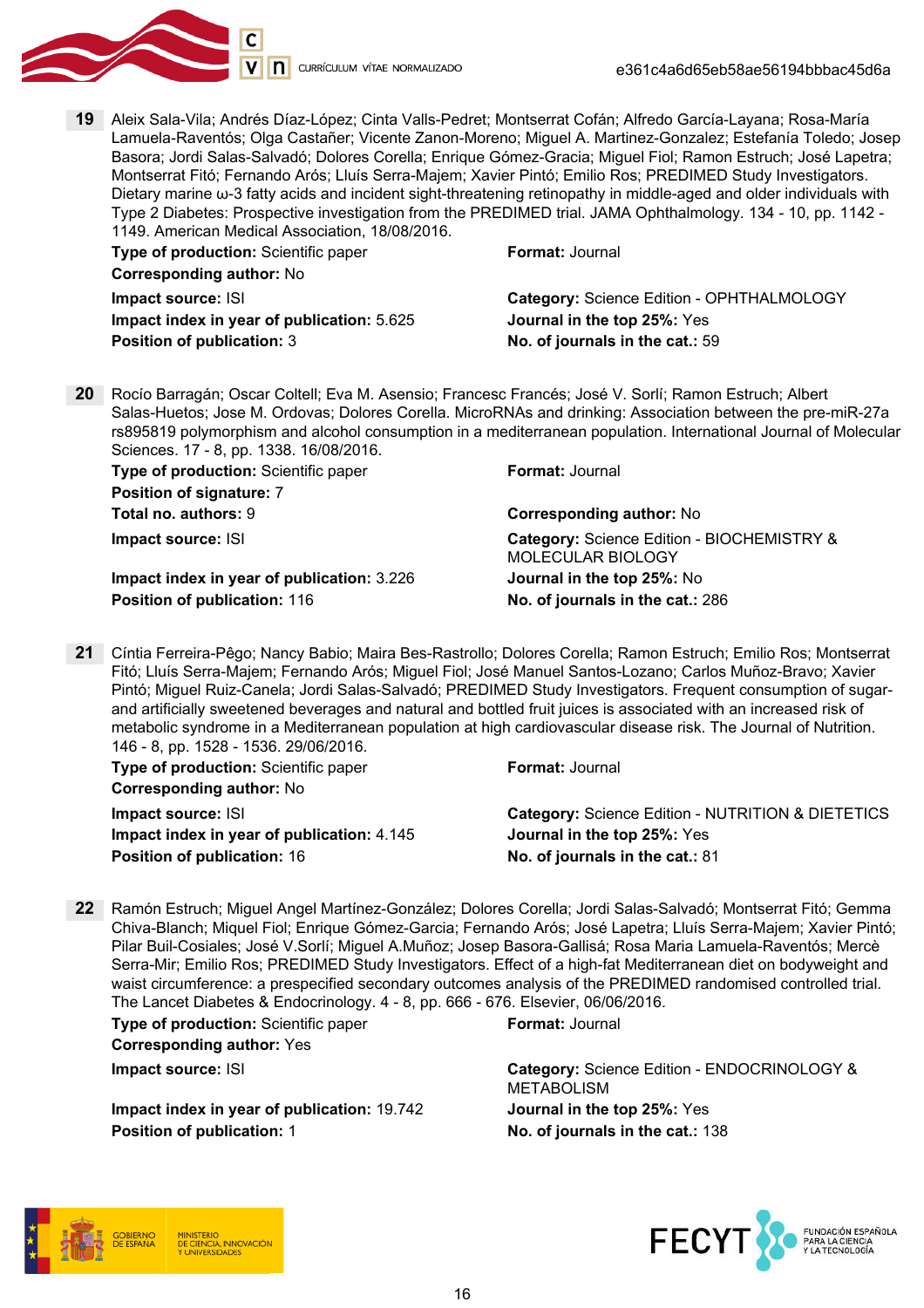

| 23 | Albert Salas-Huetos; Joan Blanco Rodríguez; Francesca Vidal Domínguez; Anna Godo Pla; Mark Grossmann<br>Camps; Maria Carme Pons Gatell; Sílvia F-Fernández; Nicolás Garrido Puchalt; Ester Anton Martorell.<br>Spermatozoa from patients with seminal alterations exhibit a differential miRNA profile. Fertility and Sterility. 104 -<br>3, pp. 591 - 601. Elsevier, 01/06/2015. ISSN 0015-0282<br>DOI: 10.1016/j.fertnstert.2015.06.015 |                                                                                                                    |
|----|-------------------------------------------------------------------------------------------------------------------------------------------------------------------------------------------------------------------------------------------------------------------------------------------------------------------------------------------------------------------------------------------------------------------------------------------|--------------------------------------------------------------------------------------------------------------------|
|    |                                                                                                                                                                                                                                                                                                                                                                                                                                           | <b>Format: Journal</b>                                                                                             |
|    | Type of production: Scientific paper                                                                                                                                                                                                                                                                                                                                                                                                      |                                                                                                                    |
|    | <b>Position of signature: 1</b>                                                                                                                                                                                                                                                                                                                                                                                                           |                                                                                                                    |
|    | Total no. authors: 9                                                                                                                                                                                                                                                                                                                                                                                                                      |                                                                                                                    |
|    | Impact source: ISI                                                                                                                                                                                                                                                                                                                                                                                                                        | Category: Science Edition - REPRODUCTIVE<br><b>BIOLOGY</b>                                                         |
|    | Impact index in year of publication: 4.590                                                                                                                                                                                                                                                                                                                                                                                                | Journal in the top 25%: Yes                                                                                        |
|    | <b>Position of publication: 2</b>                                                                                                                                                                                                                                                                                                                                                                                                         | No. of journals in the cat.: 30                                                                                    |
|    |                                                                                                                                                                                                                                                                                                                                                                                                                                           |                                                                                                                    |
| 24 | Albert Salas-Huetos; Joan Blanco Rodríguez; Francesca Vidal Domínguez; Josep Maria Mercader Bigas; Nicolás<br>Garrido Puchalt; Ester Anton Martorell. New insights into the expression profile and function of micro-ribonucleic<br>acid in human spermatozoa. Fertility and Sterility. 102 - 1, pp. 213 - 222. Elsevier, 01/05/2014. ISSN 0015-0282<br>DOI: 10.1016/j.fertnstert.2014.03.040                                             |                                                                                                                    |
|    | Type of production: Scientific paper                                                                                                                                                                                                                                                                                                                                                                                                      | Format: Journal                                                                                                    |
|    | <b>Position of signature: 1</b>                                                                                                                                                                                                                                                                                                                                                                                                           |                                                                                                                    |
|    | Total no. authors: 6                                                                                                                                                                                                                                                                                                                                                                                                                      |                                                                                                                    |
|    | Impact source: ISI                                                                                                                                                                                                                                                                                                                                                                                                                        | Category: Science Edition - REPRODUCTIVE                                                                           |
|    |                                                                                                                                                                                                                                                                                                                                                                                                                                           | <b>BIOLOGY</b>                                                                                                     |
|    | Impact index in year of publication: 4.590                                                                                                                                                                                                                                                                                                                                                                                                | Journal in the top 25%: Yes                                                                                        |
|    | <b>Position of publication: 2</b>                                                                                                                                                                                                                                                                                                                                                                                                         | No. of journals in the cat.: 30                                                                                    |
|    |                                                                                                                                                                                                                                                                                                                                                                                                                                           |                                                                                                                    |
| 25 | Albert Salas-Huetos; Joan Blanco Rodríguez; Francesca Vidal Domínguez; Ester Anton Martorell. Analysis of the<br>expression of four microRNAs in spermatozoa and their role in male fertility. Revista Internacional de Andrología.<br>10 - 3, pp. 92 - 97. Elsevier, 01/05/2012. ISSN 1698-031X                                                                                                                                          |                                                                                                                    |
|    | Type of production: Scientific paper                                                                                                                                                                                                                                                                                                                                                                                                      | Format: Journal                                                                                                    |
|    | <b>Position of signature: 1</b>                                                                                                                                                                                                                                                                                                                                                                                                           |                                                                                                                    |
|    | Total no. authors: 4                                                                                                                                                                                                                                                                                                                                                                                                                      |                                                                                                                    |
|    | Impact source: ISI                                                                                                                                                                                                                                                                                                                                                                                                                        | Category: Science Edition - ANDROLOGY                                                                              |
|    | Impact index in year of publication: 0.256                                                                                                                                                                                                                                                                                                                                                                                                | Journal in the top 25%: No                                                                                         |
|    | Position of publication: 7                                                                                                                                                                                                                                                                                                                                                                                                                | No. of journals in the cat.: 7                                                                                     |
|    |                                                                                                                                                                                                                                                                                                                                                                                                                                           |                                                                                                                    |
| 26 | Albert Salas-Huetos; Jordi Salas-Salvadó. Tree nuts for erectile dysfunction and male infertility: A natural drug?.<br>Nutfruit. 67 - 1, pp. 49 - 50. International Nut and Dried Fruit Council, 31/03/2016.                                                                                                                                                                                                                              |                                                                                                                    |
|    | Type of production: Popular science article                                                                                                                                                                                                                                                                                                                                                                                               | <b>Format: Journal</b>                                                                                             |
|    | Position of signature: 1                                                                                                                                                                                                                                                                                                                                                                                                                  |                                                                                                                    |
|    | Total no. authors: 2                                                                                                                                                                                                                                                                                                                                                                                                                      |                                                                                                                    |
|    |                                                                                                                                                                                                                                                                                                                                                                                                                                           |                                                                                                                    |
| 27 | Albert Salas-Huetos; Joan Blanco Rodríguez; Francesca Vidal Domínguez; Ester Anton Martorell. Aïllament del<br>- 70. 01/06/2011. ISBN 84-87543-19-7                                                                                                                                                                                                                                                                                       | transcriptoma de l'espermatozoide humà: identificació del miRNA hsa-let-7a. Biologia de la reproducció. 12, pp. 65 |
|    | Type of production: Book chapter                                                                                                                                                                                                                                                                                                                                                                                                          | Format: Book                                                                                                       |
|    |                                                                                                                                                                                                                                                                                                                                                                                                                                           |                                                                                                                    |
| 28 | Albert Salas-Huetos; Mònica Bulló; Jordi Salas-Salvadó. Dietary patterns, foods and nutrients in male fertility<br>parameters and fecundability: a systematic review of observational studies. Human Reproduction Update. In<br>Press, Oxford University Press, 26/02/2017.<br>DOI: https://doi.org/10.1093/humupd/dmx006                                                                                                                 |                                                                                                                    |

Type of production: Review Format: Journal

GOBIERNO<br>DE ESPAÑA

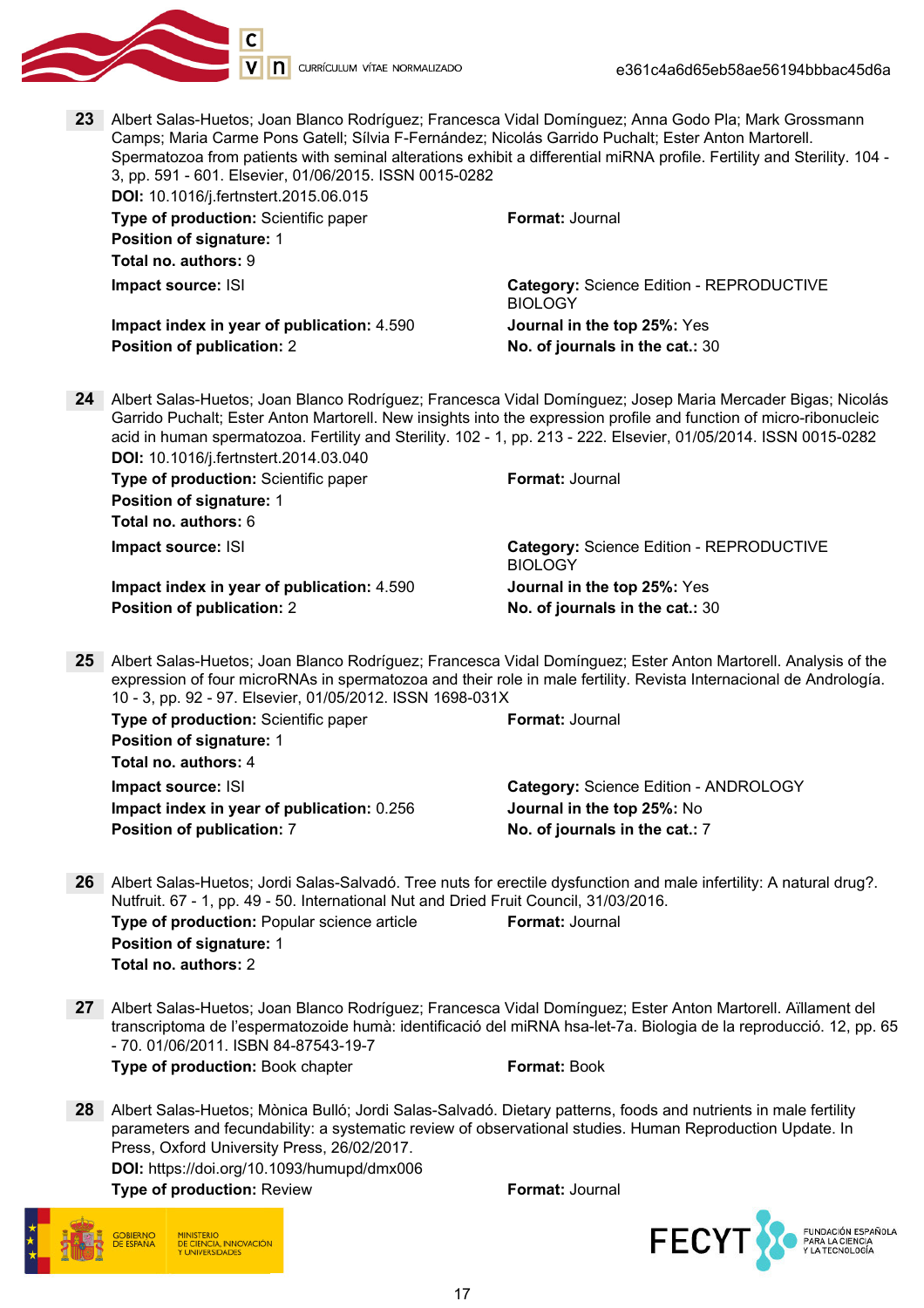

Impact index in year of publication: 11.852 Journal in the top 25%: Yes Position of publication: 1 and 1 No. of journals in the cat.: 29

**Impact source: ISI** Category: Science Edition - REPRODUCTIVE BIOLOGY

29 Patricia Casas Austench; Albert Salas-Huetos; Jordi Salas-Salvadó. Mediterranean nuts: origins, ancient medicinal benefits and symbolism. Public Health Nutrition. 14 - 12A, pp. 2296 - 2301. Cambridge, 01/12/2011. ISSN 1368-9800

| <b>Format: Journal</b>                                       |
|--------------------------------------------------------------|
| <b>Category: Science Edition - NUTRITION &amp; DIETETICS</b> |
| Journal in the top 25%: No                                   |
| No. of journals in the cat.: 74                              |
|                                                              |

30 Jordi Salas-Salvadó; Patricia Casas-Austench; Albert Salas-Huetos. Cultural and historical aspects of mediterranean nuts with emphasis on their attributed healthy and nutritional properties. Nutrition, Metabolism and Cardiovascular Diseases. 21 - S1, pp. S1 - S6. Elsevier, 01/10/2011. ISSN 0939-4753 DOI: 10.1016/j.numecd.2010.10.013

Type of production: Review Format: Journal Position of signature: 3 Total no. authors: 3

Impact index in year of publication: 3.438 Journal in the top 25%: Yes Position of publication: 13 No. of journals in the cat.: 74

**Impact source: ISI** Category: Science Edition - NUTRITION & DIETETICS

31 Albert Salas-Huetos; Joan Blanco Rodríguez; Francesca Vidal Domínguez; Josep Maria Mercader Bigas; Nicolás Garrido Puchalt; Ester Anton Martorell. Caracterización y función de los miRNAs presentes en espermatozoides de individuos fértiles. Revista de la Asociación para el Estudio de la Biología de la Reproducción. 18 - 2, pp. 177 - 177. 01/12/2013. ISSN 1136-4424

**Type of production: Abstract Format: Journal** Position of signature: 1 Total no. authors: 6

32 Albert Salas-Huetos; Joan Blanco Rodríguez; Ester Anton Martorell. MicroRNA expression profile in spermatozoa from fertile donors. Human Reproduction. 28 - S1, pp. i108 - i110. Oxford, 01/06/2013. ISSN 1460-2350 Type of production: Abstract Format: Journal

Position of signature: 1 Total no. authors: 3

Impact index in year of publication: 4.585 Journal in the top 25%: Yes Position of publication: 3 No. of journals in the cat.: 30

**Impact source: ISI** Category: Science Edition - REPRODUCTIVE **BIOLOGY** 

33 Albert Salas-Huetos; Joan Blanco Rodríguez; Francesca Vidal Domínguez; Ester Anton Martorell. Estudio de la expresión de cuatro miRNAs en individuos fértiles e infértiles: Implicaciones reproductivas. Revista de la Asociación para el Estudio de la Biología de la Reproducción. 16 - 2, pp. 120 - 121. 01/12/2011. ISSN 1136-4424 **Type of production:** Abstract **Format: Journal** Position of signature: 1

Total no. authors: 4



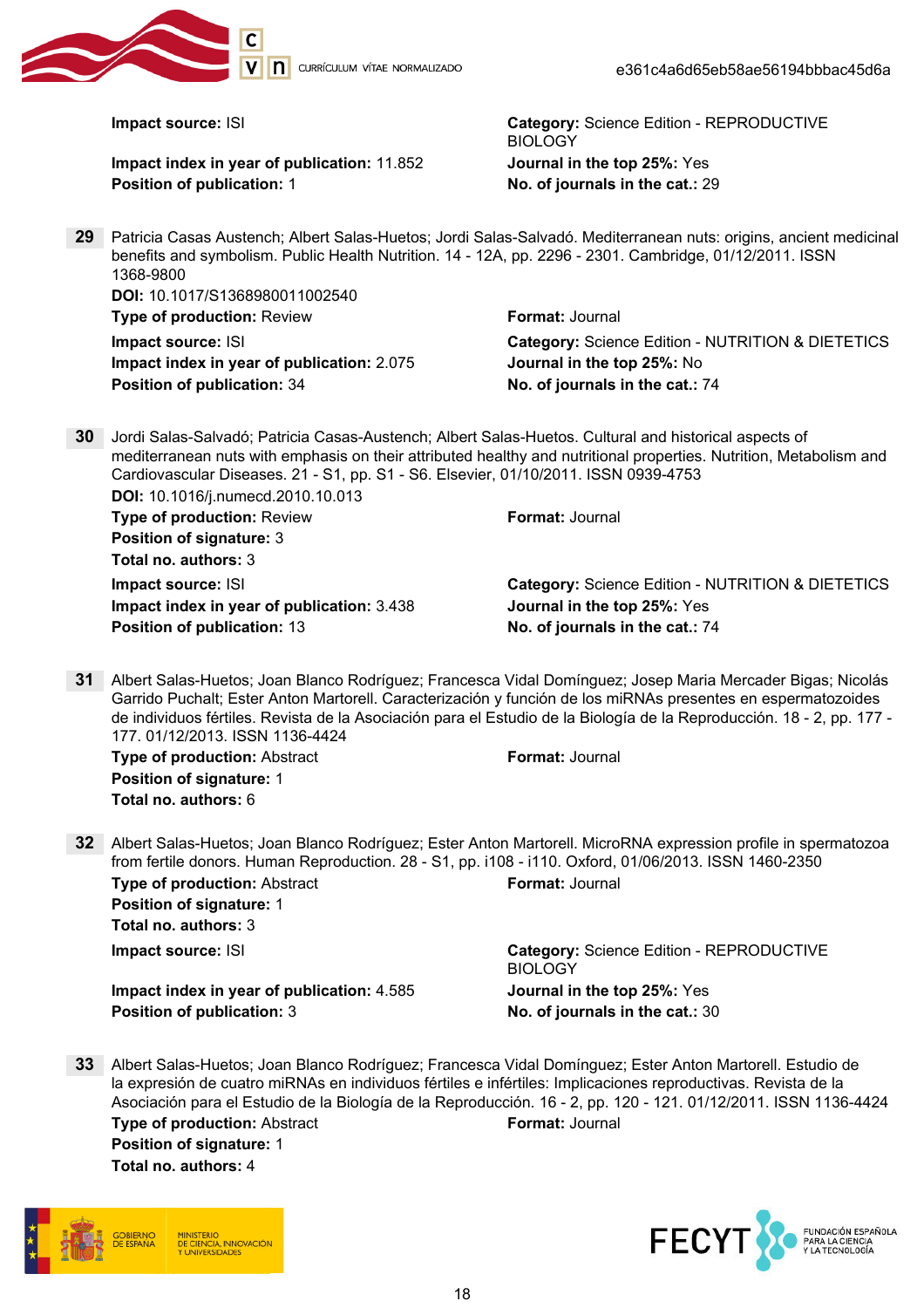

# Works submitted to national or international conferences

1 Title of the work: Effect of nut consumption on semen quality and functionality in healthy males: a randomized controlled trial Name of the conference: ESHRE (European Society of Human Reproduction and Embryology), 34th Annual Meeting Type of participation: Participatory - oral communication City of event: Barcelona, Catalonia, Spain Date of event: 01/07/2018 End date: 04/07/2018 Organising entity: ESHRE (European Society of Human Reproduction and Embryology) Type of entity: Healthcare Institutions City organizing entity: Barcelona, Catalonia, Spain Publication in conference proceedings: Yes Albert Salas Huetos; Moraleda R; Giardina S; Joan Blanco Rodríguez; Ester Anton Martorell; Salas-Salvadó J; Bulló M. 33 - Supplement 1, Human Reproduction, DOI: 10.1093/humrep/33.Supplement\_1.1 2 Title of the work: Stable pairs of miRNAs: New perspectives in the search for male fertility biomarkers Name of the conference: IX Congreso Nacional ASEBIR City of event: Madrid, Community of Madrid, Spain Date of event: 15/11/2017 End date: 17/11/2017 **Organising entity:** Asociación para el Estudio de la **Type of entity:** Associations and Groups Biología de la Reproducción (ASEBIR) City organizing entity: Madrid, Community of Madrid, Spain Celia Corral-Vázquez; Albert Salas Huetos; Joan Blanco Rodríguez; Francesca Vidal Domínguez; Ester Anton Martorell. "Revista de la Asociación para el Estudio de la Biología de la Reproducción". 3 Title of the work: Caracterización y función de los miRNAs presentes en espermatozoides de individuos fértiles Name of the conference: VII Congreso Nacional ASEBIR City of event: Sevilla, Andalusia, Spain Date of event: 20/11/2013 End date: 22/11/2013 **Organising entity:** Asociación para el Estudio de la **Type of entity:** Associations and Groups Biología de la Reproducción (ASEBIR) City organizing entity: Madrid, Community of Madrid, Spain Albert Salas Huetos; Joan Blanco Rodríguez; Francesca Vidal Domínguez; Josep Maria Mercader Bigas; Nicolás Garrido Puchalt; Ester Anton Martorell. "Revista de la Asociación para el Estudio de la Biología de la Reproducción". 4 Title of the work: MicroRNA expression profile in spermatozoa from fertile donors Name of the conference: ESHRE (European Society of Human Reproduction and Embryology), 29th Annual Meeting Type of participation: Participatory - oral communication City of event: London, Inner London, United Kingdom Date of event: 07/07/2013 End date: 10/07/2013 Organising entity: ESHRE (European Society of Human Reproduction and Embryology)



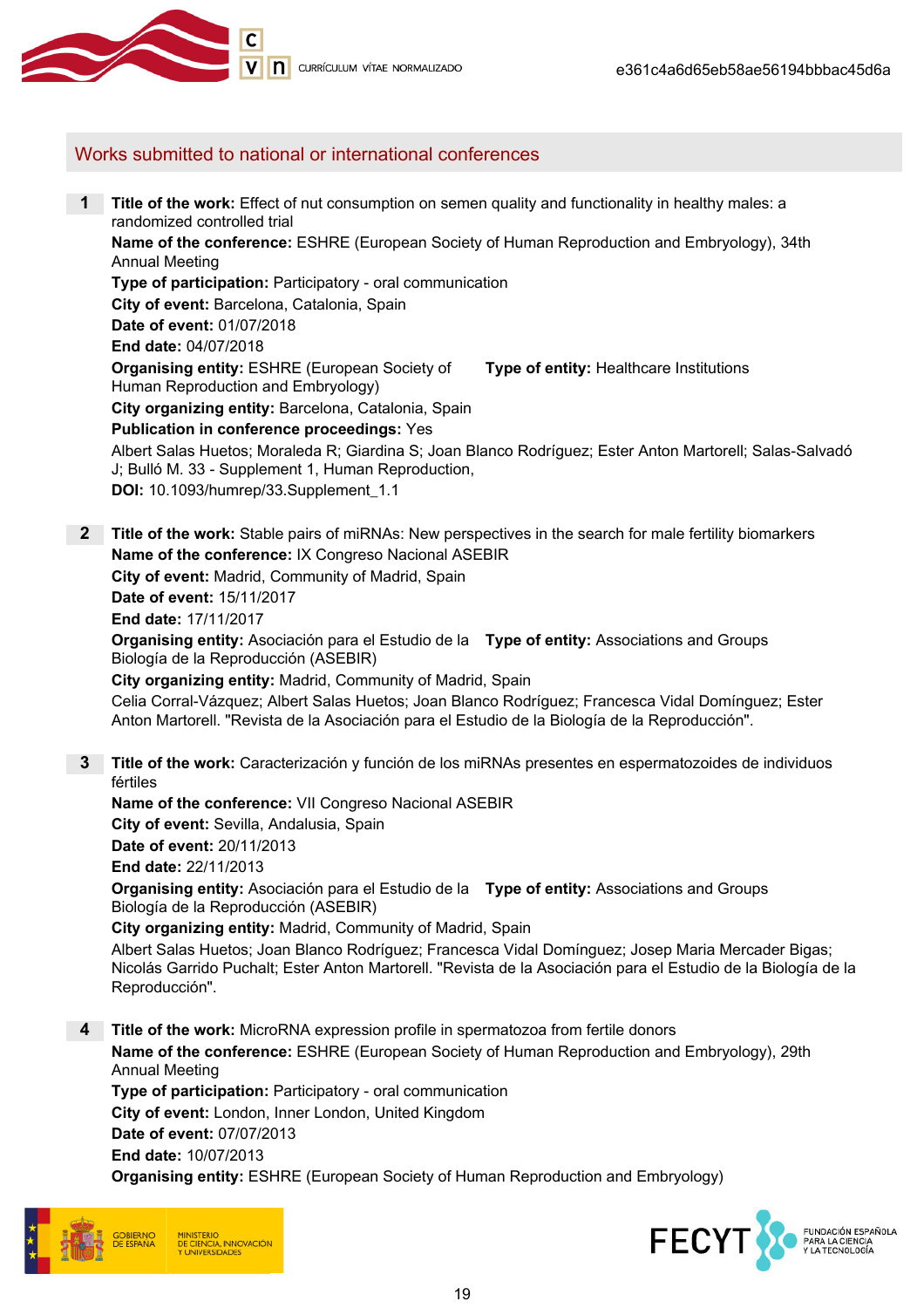

City organizing entity: Grimbergen, Belgium

Albert Salas Huetos; Joan Blanco Rodríguez; Ester Anton Martorell.

5 Title of the work: Estudio de la expresión de cuatro miRNAs en individuos fértiles e infértiles: Implicaciones reproductivas

Name of the conference: VI Congreso Nacional ASEBIR City of event: Girona, Catalonia, Spain Date of event: 05/10/2011 End date: 07/10/2011 **Organising entity:** Asociación para el Estudio de la **Type of entity:** Associations and Groups Biología de la Reproducción (ASEBIR) City organizing entity: Madrid, Catalonia, Spain Albert Salas Huetos; Joan Blanco Rodríguez; Francesca Vidal Domínguez; Ester Anton Martorell. "Revista de la Asociación para el Estudio de la Biología de la Reproducción".

**6** Title of the work: Optimization of a method to isolate and purify human sperm transcriptome including miRNAs Name of the conference: ASA (American Society of Andrology) 36th Annual Meeting (XXI Testis

Workshop) City of event: Montreal, Canada Date of event: 30/03/2011 End date: 02/04/2011 Organising entity: ASA (American Society of Andrology) Type of entity: Sociedad de Investigación City organizing entity: Schaumburg, United States of America Albert Salas Huetos; Joan Blanco Rodríguez; Francesca Vidal Domínguez; Ester Anton Martorell.

Works submitted to national or international seminars, workshops and/or courses

- 1 Title of the work: Stable pairs of miRNAs: New perspectives in the search for male fertility biomarkers Name of the event: IX Jornades Departament de Biologia Cel·lular, Fisiologia i Inmunologia City of event: Bellaterra, Catalonia, Spain Date of event: 09/06/2017 Organising entity: Departament de Biologia Cel·lular, Fisiologia i Inmunologia Type of entity: University City organizing entity: Bellaterra, Catalonia, Spain Celia Corral-Vazquez; Albert Salas-Huetos; Joan Blanco Rodríguez; Francesca Vidal Domíngez; Ester Anton Martorell.
- **2** Title of the work: Cuando tener un hijo no sólo depende de la biología: Fertilidad masculina y Nutrición Name of the event: IV Jornades Col·legi Oficial de Dietistes i Nutricionistes de Catalunya (CoDiNuCat) Corresponding author: Yes **Reasons for participation:** Upon invitation City of event: Vic, Catalonia, Spain Date of event: 26/11/2016 Organising entity: Col·legi Oficial de Dietistes i Nutricionistes de Catalunya (CoDiNuCat) Type of entity: University City organizing entity: Bellaterra, Catalonia, Spain Albert Salas-Huetos.



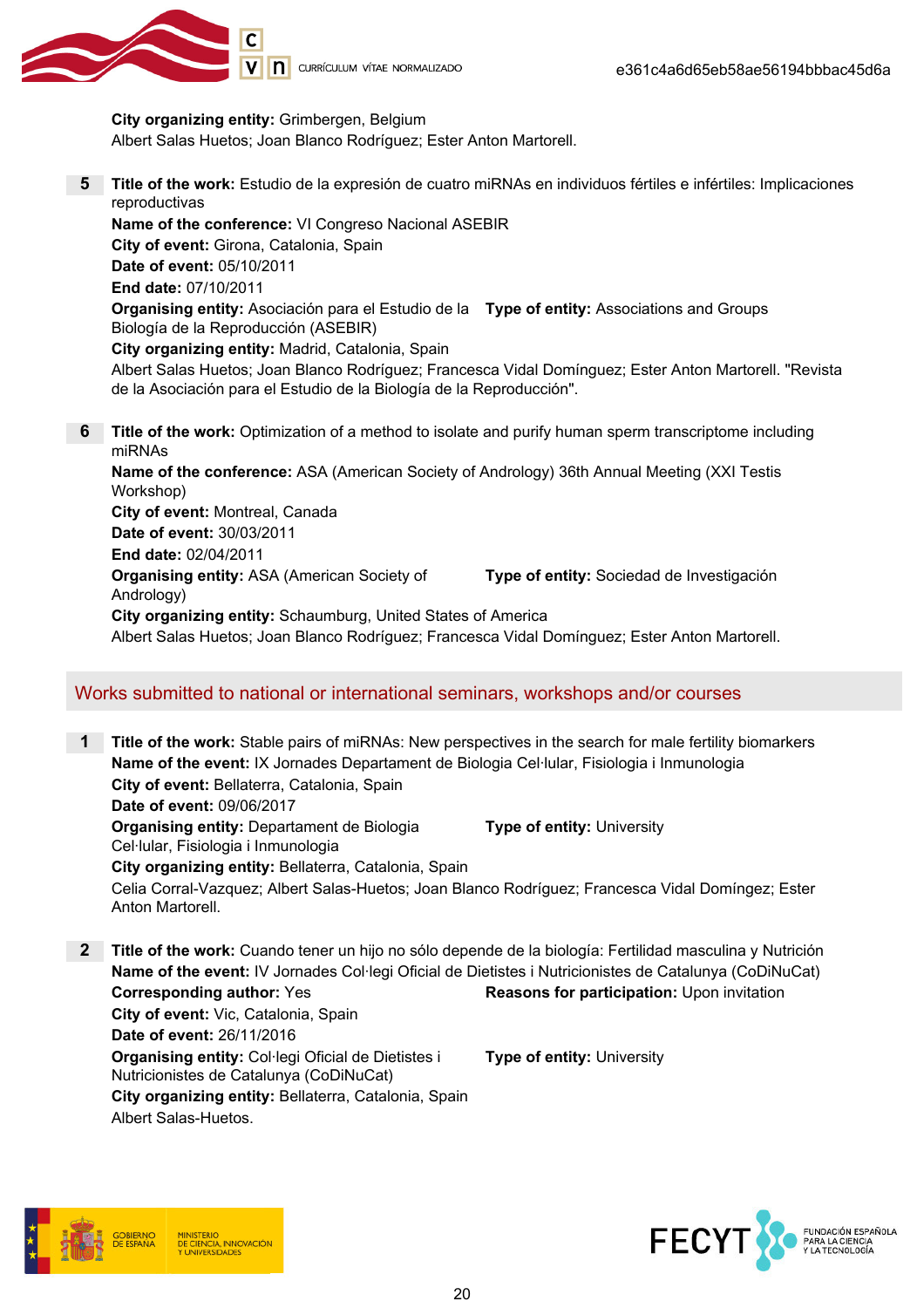

3 Title of the work: Normalization matters: Normalizer election effects on sperm miRNA quantification Name of the event: VIII Jornades Departament de Biologia Cel·lular, Fisiologia i Inmunologia City of event: Bellaterra, Catalonia, Spain Date of event: 08/06/2016 **Organising entity: Departament de Biologia** Cel·lular, Fisiologia i Inmunologia Type of entity: University City organizing entity: Bellaterra, Catalonia, Spain Celia Corral Vazquez; Joan Blanco Rodríguez; Albert Salas-Huetos; Francesca Vidal Domíngez; Ester Anton Martorell. 4 Title of the work: Els espermatozoides d'individus amb alteracions seminals presenten un perfil d'expressió diferencial de miRNAs Name of the event: VII Jornades Departament de Biologia Cel·lular, Fisiologia i Inmunologia City of event: Bellaterra, Catalonia, Spain Date of event: 03/06/2015 Organising entity: Departament de Biologia Cel·lular, Fisiologia i Inmunologia Type of entity: University City organizing entity: Bellaterra, Catalonia, Spain Albert Salas Huetos; Joan Blanco Rodríguez; Francesca Vidal Domíngez; Anna Godo Pla; Mark Grossmann Camps; Maria Carme Pons Gatell; Sílvia F-Fernández; Nicolás Garrido Puchalt; Ester Anton Martorell. 5 Title of the work: Caracterización y función de los miRNAs presentes en espermatozoides de individuos fértiles Name of the event: VI Jornades Departament de Biologia Cel·lular, Fisiologia i Inmunologia City of event: Bellaterra, Catalonia, Spain Date of event: 03/06/2014 Organising entity: Departament de Biologia Cel·lular, Fisiologia i Inmunologia Type of entity: University City organizing entity: Bellaterra, Catalonia, Spain Albert Salas-Huetos; Joan Blanco Rodríguez; Francesca Vidal Domíngez; Josep Maria Mercader Bigas; Nicolás Garrido Puchalt; Ester Anton Martorell. 6 Title of the work: Estudio de la expresión de cuatro miRNAs en individuos fértiles e infértiles: Implicaciones reproductivas Name of the event: V Jornades Departament de Biologia Cel·lular, Fisiologia i Inmunologia City of event: Bellaterra, Catalonia, Spain Date of event: 30/01/2013 Organising entity: Departament de Biologia Cel·lular, Fisiologia i Inmunologia Type of entity: University City organizing entity: Bellaterra, Catalonia, Spain Albert Salas-Huetos; Joan Blanco Rodríguez; Francesca Vidal Domíngez; Ester Anton Martorell. 7 Title of the work: Aïllament del transcriptoma de l'espermatozoide humà: identificació del miRNA hsa-let-7a Name of the event: XII Jornades de Biologia de la Reproducció City of event: Barcelona, Catalonia, Spain Date of event: 01/06/2011

Organising entity: Societat Catalana de Biologia de la Reproducció

City organizing entity: Barcelona, Catalonia, Spain

Albert Salas-Huetos; Joan Blanco; Francesca Vidal; Ester Anton. "Biologia de la Reproducció".